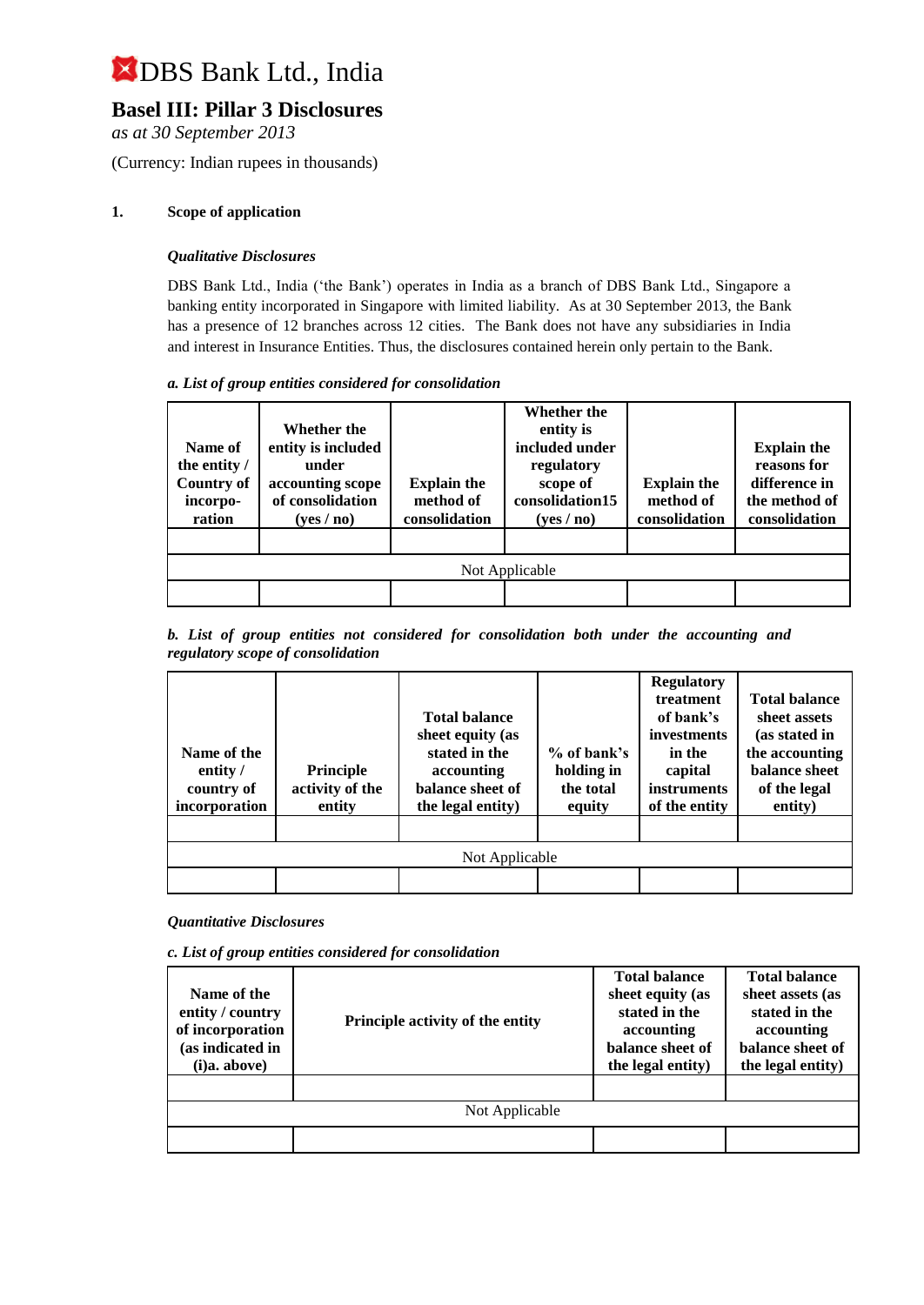### **Basel III: Pillar 3 Disclosures** *(Continued)*

*as at 30 September 2013*

(Currency: Indian rupees in thousands)

#### **1. Scope of application** *(continued)*

*Quantitative Disclosures (continued)*

*d. The aggregate amount of capital deficiencies in all subsidiaries which are not included in the regulatory scope of consolidation i.e. that are deducted:*

| Name of the<br>subsidiaries /<br>country of<br>incorporation | <b>Principle activity of the</b><br>entity | <b>Total balance sheet</b><br>equity (as stated in the<br>accounting balance<br>sheet of the legal entity) | $%$ of bank's<br>holding in<br>the total<br>equity | Capital<br>deficiencies |
|--------------------------------------------------------------|--------------------------------------------|------------------------------------------------------------------------------------------------------------|----------------------------------------------------|-------------------------|
|                                                              |                                            |                                                                                                            |                                                    |                         |
|                                                              |                                            | Not Applicable                                                                                             |                                                    |                         |
|                                                              |                                            |                                                                                                            |                                                    |                         |

*e. The aggregate amounts (e.g. current book value) of the bank's total interests in insurance entities, which are risk-weighted:*

| Name of the<br>insurance<br>entities /<br>country of<br>incorporation | <b>Principle activity of the</b><br>entity | <b>Total balance</b><br>sheet equity (as<br>stated in the<br>accounting<br>balance sheet of<br>the legal entity) | $%$ of bank's<br>holding in the<br>total equity /<br>proportion of<br>voting power | <b>Quantitative</b><br>impact on<br>regulatory capital<br>of using risk<br>weighting method<br>versus using the<br>full deduction<br>method |
|-----------------------------------------------------------------------|--------------------------------------------|------------------------------------------------------------------------------------------------------------------|------------------------------------------------------------------------------------|---------------------------------------------------------------------------------------------------------------------------------------------|
|                                                                       |                                            |                                                                                                                  |                                                                                    |                                                                                                                                             |
|                                                                       |                                            | Not Applicable                                                                                                   |                                                                                    |                                                                                                                                             |
|                                                                       |                                            |                                                                                                                  |                                                                                    |                                                                                                                                             |

#### *f. Any restrictions or impediments on transfer of funds or regulatory capital within the banking group:*

There are no restrictions or impediments on transfer of funds or regulatory capital within the banking group.

#### **2. Capital Adequacy**

#### *Qualitative disclosures*

The CRAR of the Bank is 15.95% as computed under Basel III norms, which is higher than the minimum regulatory CRAR requirement of 9%.

The Bank's capital management framework is guided by the existing capital position, proposed growth and strategic direction. Growth opportunities have resulted in an increasing and continuing need to focus on the effective management of risk, and commensurate capital to bear that risk. The Bank carefully assesses its growth opportunities relative to the capital available to support them, particularly in the light of the economic environment and capital requirements under Basel III. The Bank maintains a strong discipline over capital allocation and ensuring that returns on investment cover capital costs.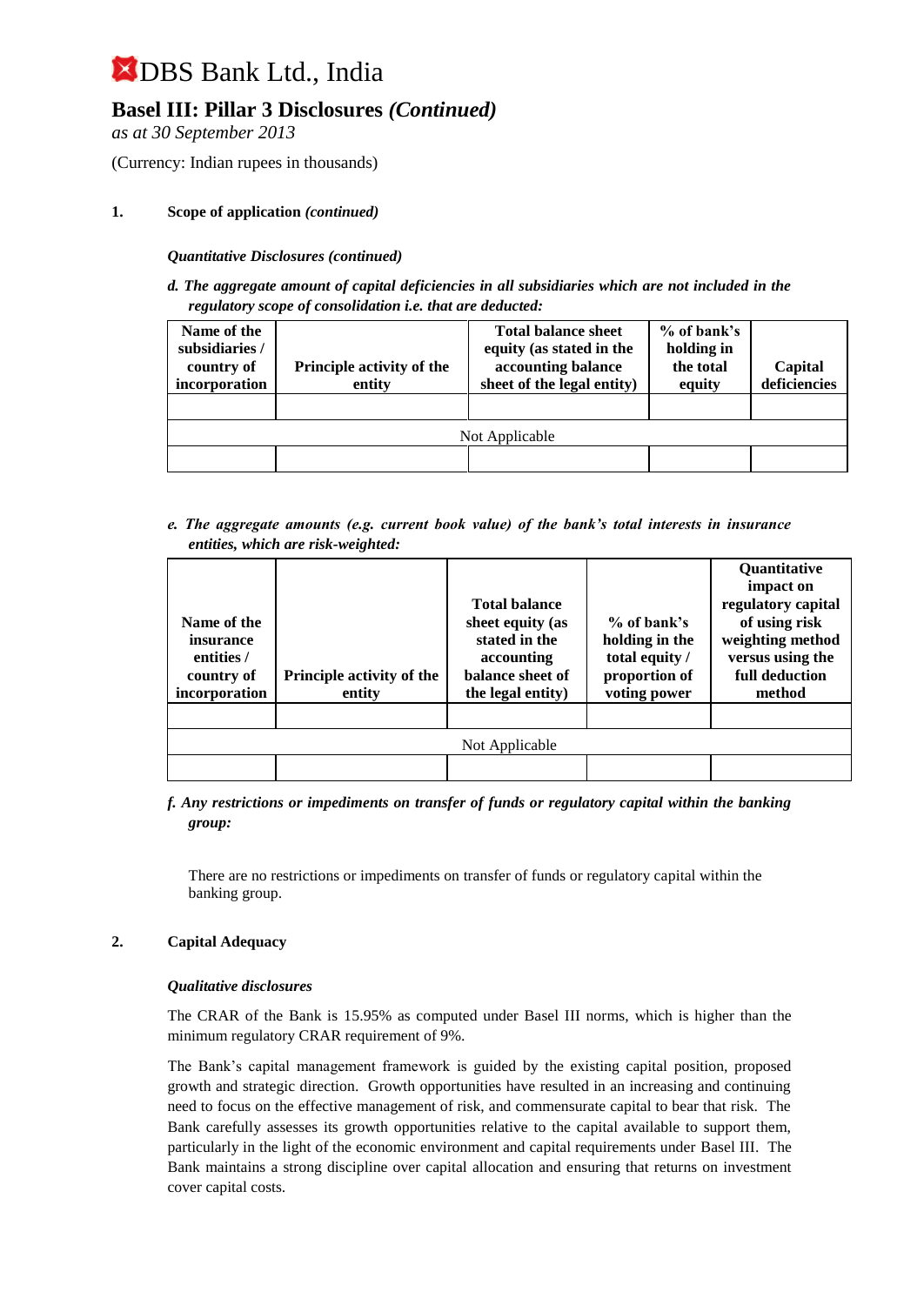## **Basel III: Pillar 3 Disclosures** *(Continued)*

*as at 30 September 2013*

(Currency: Indian rupees in thousands)

#### **2. Capital Adequacy** *(Continued)*

#### *Quantitative disclosures*

|   | <b>Particulars</b>                                                                             | <b>30 Sep 13</b> |
|---|------------------------------------------------------------------------------------------------|------------------|
| A | Capital requirements for Credit Risk (Standardised Approach)                                   | 19,924,343       |
| B | Capital requirements for Market Risk (Standardised Duration<br>Approach)<br>Interest rate risk | 3,429,827        |
|   | Foreign exchange risk<br>$\overline{\phantom{a}}$                                              | 585,000          |
|   | Equity risk<br>$\overline{\phantom{a}}$                                                        |                  |
|   | Unearned Credit spreads<br>$\overline{\phantom{0}}$                                            | 603,694          |
| C | Capital requirements for Operational risk (Basic Indicator Approach)                           | 1,393,259        |
| D | CET1 Capital Ratio (%)                                                                         | 11.97%           |
| E | Tier1 Capital Ratio (%)                                                                        | 11.97%           |
| F | Total Capital Ratio (%)                                                                        | 15.95%           |
|   |                                                                                                |                  |

#### **3. General Disclosures**

As part of overall corporate governance, the Group Board has approved a comprehensive Integrated Risk Framework covering risk governance for all risk types and for all entities within the Group, including India. This framework defines authority levels, oversight responsibilities, policy structures and risk appetite limits to manage the risks that arise in connection with the use of financial instruments. On a day-to-day basis, business units have primary responsibility for managing specific risk exposures while Risk Management Group (RMG) exercises independent risk oversight on the Group as a whole. RMG is the central resource for quantifying and managing the portfolio of risks taken by the Group as a whole.

#### *A) General Disclosures for Credit Risk*

#### *Qualitative Disclosures*

#### **Credit Risk Management Policy**

The credit policies and basic procedures of the Bank relating to its lending activities are contained in the Local Credit / Loan Policy of the Bank, Core Credit Policy at Singapore and the Credit Manual. These are based on the general credit principles, directives / guidelines issued by the RBI from time to time as well as instructions and guidelines of DBS Bank Ltd, Singapore (hereinafter referred to as 'the Head Office'). In the unlikely event of any conflict amongst the RBI guidelines and Head Office Guidelines, the more conservative policy / guideline is followed.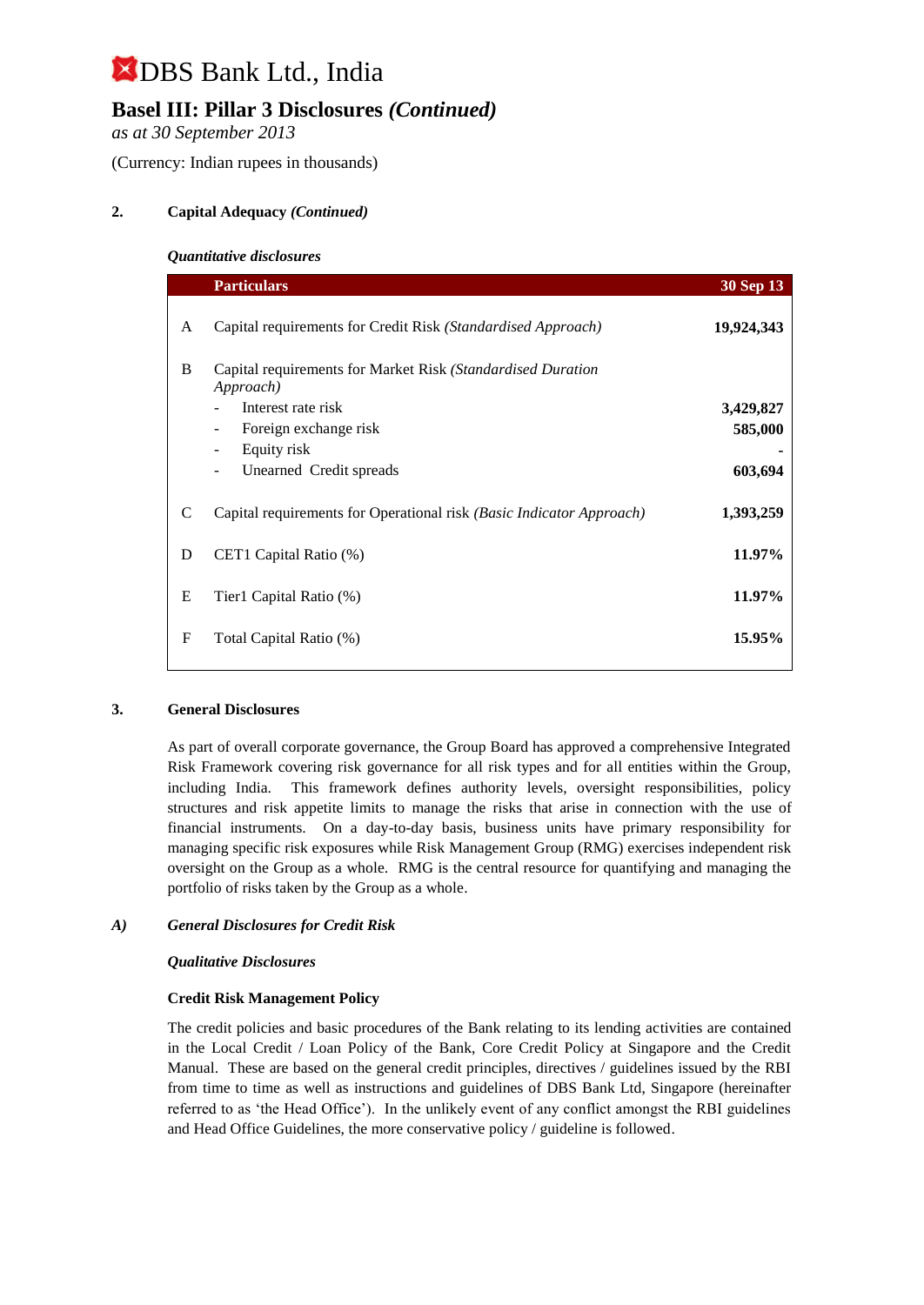### **Basel III: Pillar 3 Disclosures** *(Continued)*

*as at 30 September 2013*

(Currency: Indian rupees in thousands)

#### **3. General Disclosures** *(Continued)*

The Core Credit Policy and the Credit / Loan policy outlines the Bank's approach to Credit Risk Management and sets out the rules and guidelines under which the Bank would develop and grows its lending business. These policies provide guidance to the Bank's Corporate Banking, SME Banking and Financial Institutions Group to manage the growth of their portfolio of customer assets in line with the Bank's credit culture and profitability objectives, taking into account the capital needed to support the growth.

Supplementary policies to the main Core Credit Policy and the Credit / Loan policy have also been laid out, for certain types of lending and credit-related operations. These include subject specific policies relating to risk ratings, Default policy, Specialized Lending etc., as well as guidelines for Real Estate lending, NBFC lending, hedging of FX exposures, credit risk mitigation, sectoral and individual / group borrower limits, bridge loans, bill discounting, etc.

Responsibility for monitoring post-approval conditions and risk reporting resides with the Credit Control Unit (CCU), which reports in to Head of CCU in Singapore, with local oversight of the Senior Risk Executive (SRE) in India. The Risk Based Supervision (RBS) submission to RBI contains further details on the same.

Advances are classified into performing and non-performing advances (NPAs) as per RBI guidelines as well as MAS Guidelines. NPA's are further classified into sub-standard, doubtful and loss assets based on the criteria stipulated by RBI as well as MAS, using the more conservative approach wherever there is a difference.

#### *Quantitative Disclosures*

#### **Credit Exposure**

| <b>Particulars</b>          | 30 Sep 13     |
|-----------------------------|---------------|
| Fund Based (Gross Advances) | 148, 187, 429 |
| Non Fund Based *            | 257,015,648   |

\* The amount includes trade exposures after applying credit conversion factor and Credit equivalent of FX/derivative exposures.

The Bank does not have overseas operations and hence exposures are restricted to the domestic segment.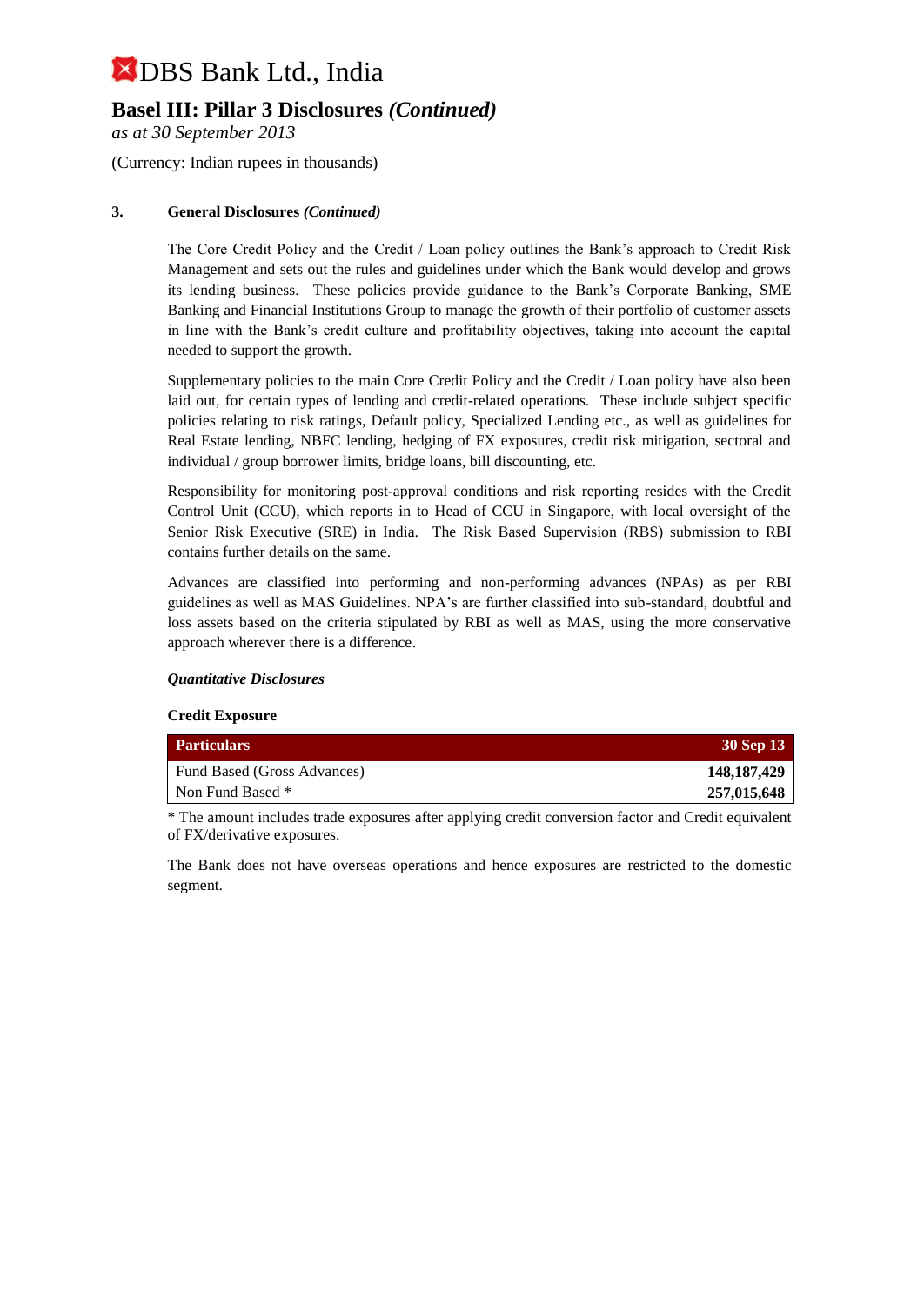## **Basel III: Pillar 3 Disclosures** *(Continued)*

*as at 30 September 2013*

(Currency: Indian rupees in thousands)

#### **3. General Disclosures** *(Continued)*

#### *Quantitative Disclosures (Continued)*

#### **Industry wise Exposures (Fund Based Advances)**

| <b>Industry</b>                                                          | 30 Sept 13    |
|--------------------------------------------------------------------------|---------------|
| Construction                                                             | 19,073,365    |
| Bank                                                                     | 10,852,345    |
| Chemicals and Chemical Products (Dyes, Paints, etc.) - Drugs and         | 10,597,159    |
| Pharmaceuticals                                                          |               |
| Basic Metal & Metal products - Iron and Steel                            | 10,484,990    |
| Non-Banking Financial Institutions/Companies                             | 9,857,221     |
| Petroleum (non-infra), Coal Products (non-mining) and Nuclear Fuels      | 9,060,137     |
| Infrastructure - Others - Others                                         | 7,191,272     |
| <b>Beverages</b>                                                         | 6,580,712     |
| All Engineering - Others                                                 | 6,512,840     |
| Other Industries                                                         | 6,249,272     |
| Metal and Metal Products                                                 | 5,800,803     |
| Agriculture & allied activities                                          | 5,116,634     |
| Vehicles, Vehicle Parts and Transport Equipments                         | 4,934,032     |
| Infrastructure - Electrcity (generation-transportation and distribution) | 3,372,462     |
| <b>Professional Services</b>                                             | 3,368,135     |
| Paper and Paper Products                                                 | 2,759,250     |
| Mining and Quarrying - Others                                            | 2,675,774     |
| All Engineering - Electronics                                            | 2,313,549     |
| Infrastructure - Telecommunication                                       | 2,195,560     |
| Textiles - Others                                                        | 1,945,308     |
| Chemicals and Chemical Products (Dyes, Paints, etc.) - Others            | 1,922,297     |
| <b>Other Services</b>                                                    | 1,852,741     |
| Infrastructure - Transport - Roadways                                    | 1,848,092     |
| Rubber, Plastic and their Products                                       | 1,654,901     |
| <b>Textiles - Cotton</b>                                                 | 1,565,245     |
| Tourism, Hotel and Restaurants                                           | 1,324,913     |
| Food Processing - Others                                                 | 1,265,865     |
| Chemicals and Chemical Products (Dyes, Paints, etc.) - Fertilisers       | 1,171,880     |
| Glass & Glassware                                                        | 900,000       |
| Infrastructure - Energy - others                                         | 772,705       |
| <b>Trading Activity</b>                                                  | 752,784       |
| Coal                                                                     | 650,000       |
| <b>Transport Operators</b>                                               | 627,718       |
| Cement and Cement Products                                               | 519,106       |
| Textiles - Woolen                                                        | 146,300       |
| Leather and Leather products                                             | 121,819       |
| Computer Software                                                        | 114,785       |
| Infrastructure - Transport - Waterways                                   | 34,600        |
| <b>Residual Advances</b>                                                 | 856           |
| Food Processing - Edible Oils and Vanaspati                              | 1             |
| <b>Total Credit Exposure</b>                                             | 148, 187, 428 |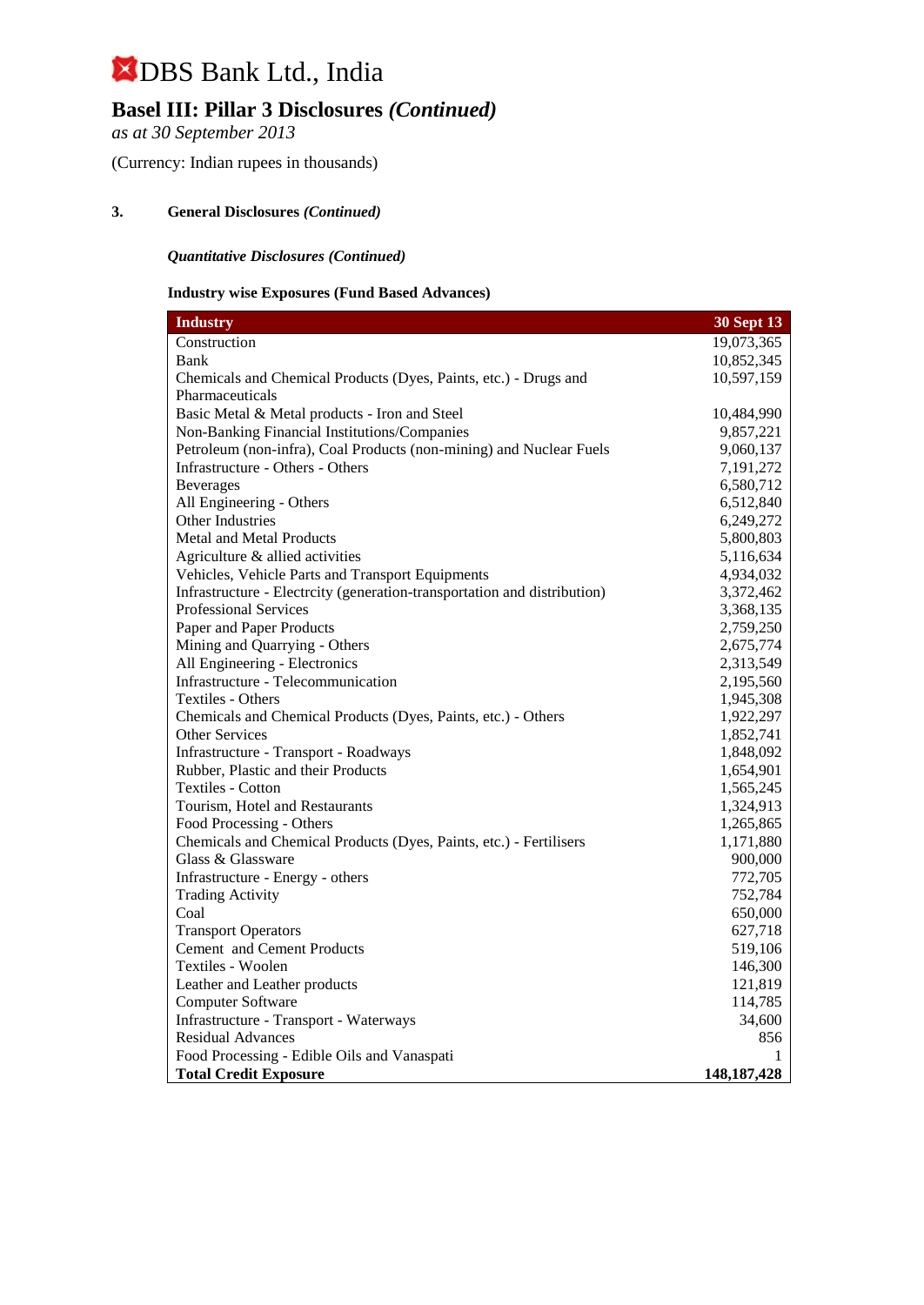## **Basel III: Pillar 3 Disclosures** *(Continued)*

*as at 30 September 2013*

#### (Currency: Indian rupees in thousands)

**3. General Disclosures** *(Continued)*

*Quantitative Disclosures (Continued)*

#### **Industry wise Exposures (Non - Fund Based)\***

| <b>Industry</b>                                                                  | 30 Sept 13  |
|----------------------------------------------------------------------------------|-------------|
| Bank                                                                             | 174,368,082 |
| Other Industries                                                                 | 10,544,652  |
| Petroleum (non-infra), Coal Products (non-mining) and Nuclear Fuels              | 8,690,114   |
| Infrastructure - Electrcity (generation-transportation and distribution)         | 7,087,460   |
| Infrastructure - Energy - Oil/Gas/Liquefied Natural Gas (LNG) storage facility   | 5,795,392   |
| <b>Trading Activity</b>                                                          | 5,129,734   |
| Chemicals and Chemical Products (Dyes, Paints, etc.) - Fertilisers               | 3,862,555   |
| Infrastructure - Telecommunication                                               | 3,761,143   |
| Basic Metal & Metal products - Iron and Steel                                    | 3,537,135   |
| Construction                                                                     | 3,196,809   |
| Vehicles, Vehicle Parts and Transport Equipments                                 | 3,078,388   |
| Infrastructure - Energy - others                                                 | 2,864,941   |
| Chemicals and Chemical Products (Dyes, Paints, etc.) - Drugs and Pharmaceuticals | 2,327,449   |
| Non-Banking Financial Institutions/Companies                                     | 2,233,645   |
| Chemicals and Chemical Products (Dyes, Paints, etc.) - Others                    | 2,221,966   |
| <b>Metal and Metal Products</b>                                                  | 2,131,506   |
| <b>Transport Operators</b>                                                       | 1,769,988   |
| Other Services                                                                   | 1,742,281   |
| All Engineering - Electronics                                                    | 1,275,872   |
| Tourism, Hotel and Restaurants                                                   | 1,165,476   |
| <b>Textiles - Others</b>                                                         | 1,156,271   |
| Rubber, Plastic and their Products                                               | 1,141,552   |
| All Engineering - Others                                                         | 1,103,178   |
| Computer Software                                                                | 1,053,087   |
| Infrastructure - Transport - Roadways                                            | 1,048,385   |
| Mining and Quarrying - Others                                                    | 662,559     |
| <b>Professional Services</b>                                                     | 541,516     |
| Wholesale Trade (other than Food Procurement)                                    | 510,474     |
| Food Processing - Tea                                                            | 509,831     |
| Paper and Paper Products                                                         | 400,526     |
| <b>Textiles - Cotton</b>                                                         | 339,386     |
| Cement and Cement Products                                                       | 268,887     |
| Agriculture & allied activities                                                  | 265,890     |
| <b>Beverages</b>                                                                 | 246,425     |
| Drugs and Pharmaceuticals                                                        | 177,538     |
| Glass & Glassware                                                                | 167,314     |
| Iron and Steel                                                                   | 136,909     |
| Infrastructure - Water sanitation                                                | 125,065     |
| Food processing - Coffee                                                         | 115,964     |
| Food Processing - Edible Oils and Vanaspati                                      | 78,050      |
| Oil (storage and pipeline)                                                       | 45,410      |
| Food Processing - Others                                                         | 42,286      |
| Infrastructure - Others - Others                                                 | 33,794      |
| Wood and Wood Products                                                           | 32,162      |
| Petro-chemicals                                                                  | 13,804      |
| Shipping                                                                         | 12,521      |
| Commodities                                                                      | 2,276       |
| <b>Total Credit Exposure</b>                                                     | 257,015,648 |

\* The amount includes trade exposures after applying credit conversion factor and Credit equivalent of FX/derivative exposures.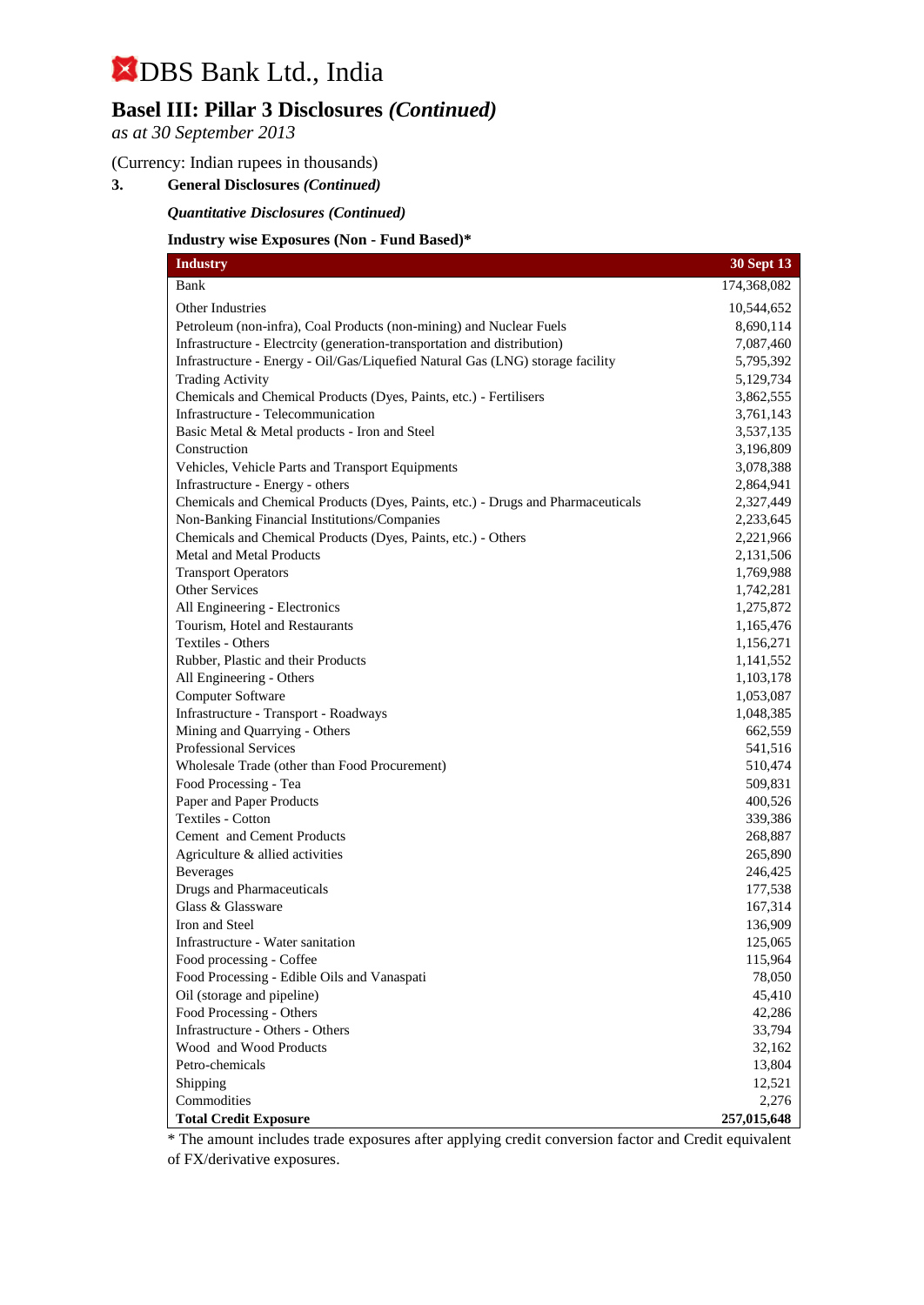## **Basel III: Pillar 3 Disclosures** *(Continued)*

*as at 30 September 2013*

(Currency: Indian rupees in thousands)

#### **3. General Disclosures** *(Continued)*

#### **Maturity of Assets as at 30 September 2013**

| <b>Particulars</b>   | Cash   | <b>Balance with</b><br><b>RBI</b> | <b>Balance with</b><br><b>Banks</b> | <b>Investments</b> | Loans $\&$<br><b>Advances</b> | <b>Fixed</b><br><b>Assets</b> | <b>Other Assets</b> |
|----------------------|--------|-----------------------------------|-------------------------------------|--------------------|-------------------------------|-------------------------------|---------------------|
|                      |        |                                   |                                     |                    |                               |                               |                     |
| 1 day                | 34,055 | 538,198                           | 5,670,670                           | 48,125,287         | 15,050,740                    | $\overline{\phantom{a}}$      | 333,161             |
| $2-7$ days           |        | 501,779                           | $\overline{\phantom{a}}$            | 7,963,906          | 8,239,458                     |                               | 100,340             |
| $8-14$ Days          |        | 818,333                           | $\overline{\phantom{a}}$            | 4,011,807          | 8,724,188                     | $\overline{\phantom{a}}$      | 86,517              |
| 15-28 Days           |        | 1,190,535                         | $\overline{\phantom{a}}$            | 6,386,906          | 10,278,913                    |                               | 109,344             |
| 29 Days-3 Months     |        | 2,138,228                         | $\overline{\phantom{a}}$            | 64,399,677         | 31,019,592                    | $\overline{\phantom{a}}$      | 531,338             |
| 3–6 Months           |        | 511,668                           |                                     | 6,867,077          | 37,455,320                    | $\blacksquare$                | 325,228             |
| $6$ Months $-1$ Year |        | 1,690,261                         | $\overline{\phantom{a}}$            | 12,331,329         | 14,462,365                    |                               | 168,772             |
| 1-3 Years            |        | 631,035                           |                                     | 6,888,215          | 10,650,314                    |                               | 114,502             |
| 3-5Years             |        | 124,913                           |                                     | 632,789            | 6,969,320                     |                               | 57,637              |
| Over 5Years          |        | 2,517,409                         |                                     | 2,972,930          | 1,324,300                     | 530,025                       | 124, 183, 548       |
| <b>Total</b>         | 34,055 | 10,662,359                        | 5,670,670                           | 160,579,922        | 144,174,509                   | 530,025                       | 126,010,385         |
|                      |        |                                   |                                     |                    |                               |                               |                     |

The classification of assets and liabilities under the different maturity buckets are compiled by management on the same estimates and assumptions as used by the Bank for compiling the returns submitted to RBI.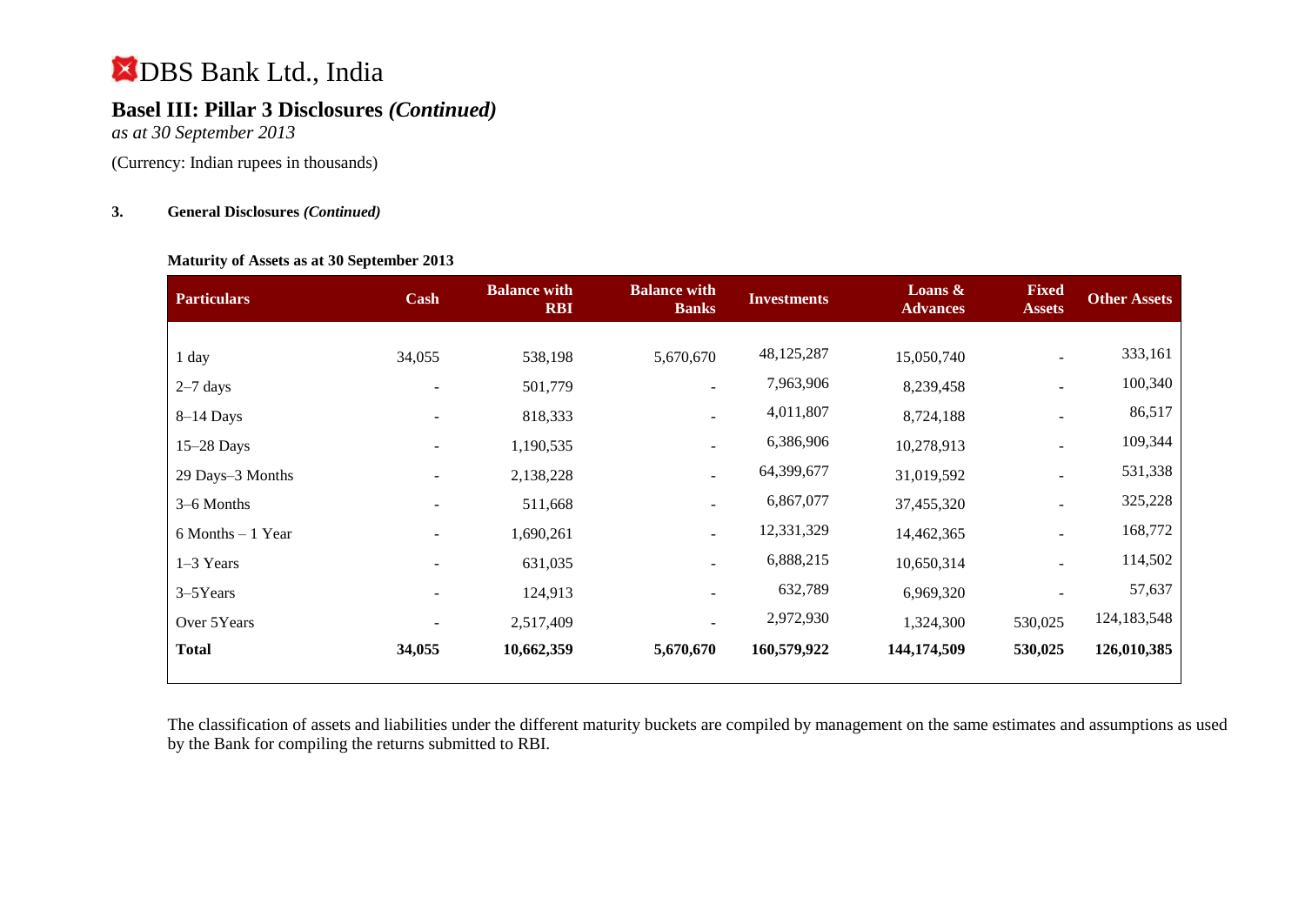## **Basel III: Pillar 3 Disclosures** *(Continued)*

*as at 30 September 2013*

# (Currency: Indian rupees in thousands)<br>3. General Disclosures (Continued)

**3. General Disclosures** *(Continued)*

#### **Classification of NPA's**

| <b>Particulars</b>     | 30 Sep 13 |
|------------------------|-----------|
|                        |           |
| Amount of NPAs (Gross) | 8,617,802 |
| Substandard            | 5,268,852 |
| Doubtful 1             | 2,937,446 |
| Doubtful 2             | 411,504   |
| Doubtful 3             | ٠         |
| Loss                   | ۰         |
|                        |           |

#### **Movement of NPAs and Provision for NPAs**

|              | <b>Particulars</b>                                                                                                                                                                                                 | 30 Sep 13                                      |
|--------------|--------------------------------------------------------------------------------------------------------------------------------------------------------------------------------------------------------------------|------------------------------------------------|
| $\mathbf{A}$ | Amount of NPAs (Gross)                                                                                                                                                                                             | 8,617,802                                      |
| B            | <b>Net NPAs</b>                                                                                                                                                                                                    | 4,604,882                                      |
| C            | <b>NPA Ratios</b><br>Gross NPAs to gross advances (%)<br>Net NPAs to net advances (%)                                                                                                                              | 5.82%<br>3.19%                                 |
| D            | Movement of NPAs (Gross)<br>Opening balance as of the beginning of the financial year<br>$\overline{\phantom{a}}$<br><b>Additions</b><br>Reductions on account of recoveries/ write - offs<br>٠<br>Closing balance | 5,820,327<br>3,121,920<br>324,445<br>8,617,802 |
| E            | Movement of Provision for NPAs<br>Opening balance as of the beginning of the financial year<br>Provision made during the year<br>Write $-$ offs / Write $-$ back of excess provision<br>Closing balance            | 2,530,690<br>1,583,538<br>101,309<br>4,012,919 |

Amount of Non-Performing Investments and amount of provisions held for non-performing investments:INR Nil

|  | <b>Movement in Provisions Held towards Depreciation on Investments</b> |  |  |  |  |  |  |
|--|------------------------------------------------------------------------|--|--|--|--|--|--|
|--|------------------------------------------------------------------------|--|--|--|--|--|--|

| <b>Particulars</b>                                                | 30 Sep 13 |
|-------------------------------------------------------------------|-----------|
|                                                                   |           |
| <b>Opening Balance</b>                                            | 3,549     |
| Add: Provisions Made During the Year                              | 321,157   |
| Less: Write off / Write back of Excess provisions during the Year |           |
| <b>Closing Balance</b>                                            | 324,706   |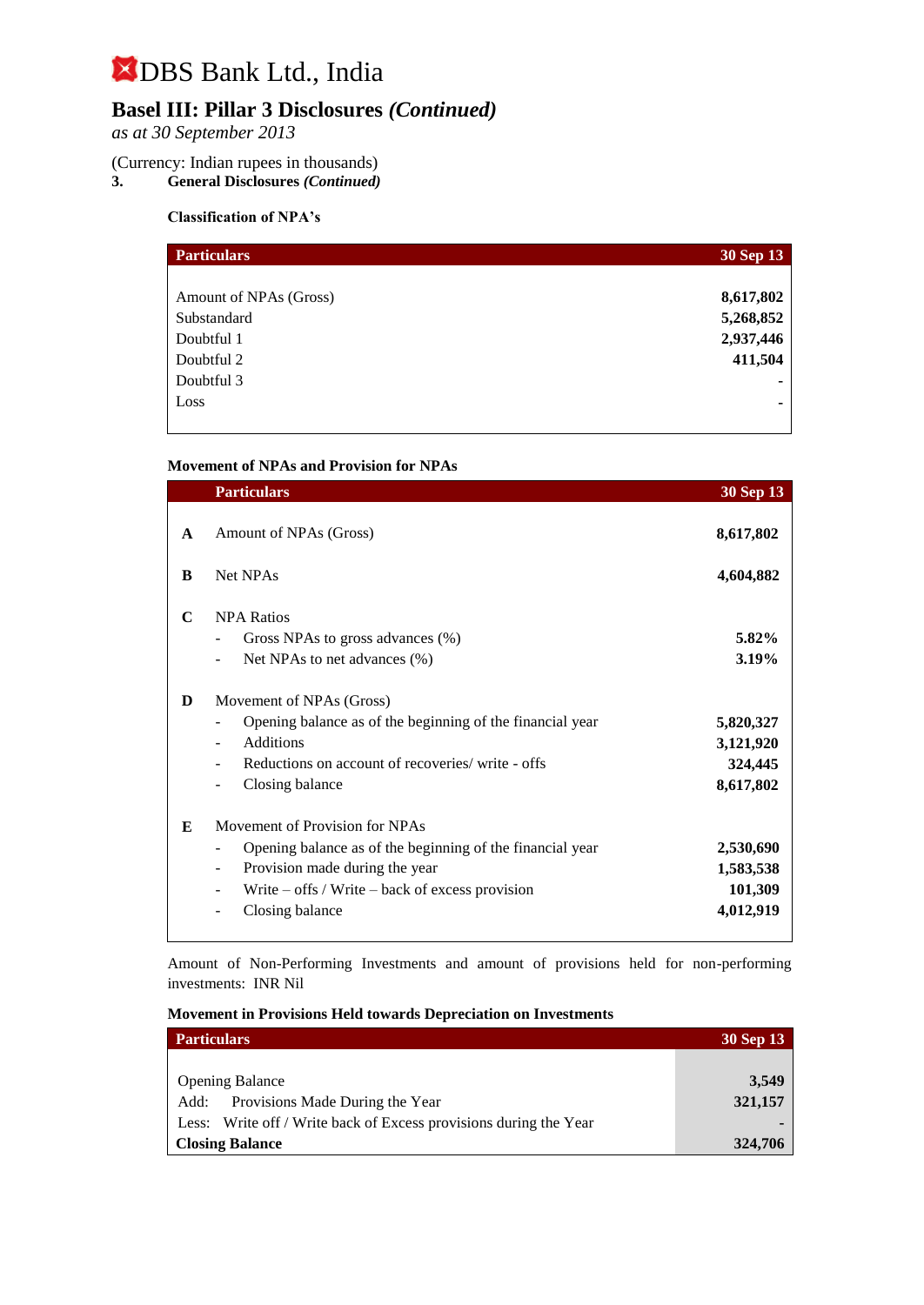### **Basel III: Pillar 3 Disclosures** *(Continued)*

*as at 30 September 2013*

(Currency: Indian rupees in thousands)

#### **4. Disclosures for Credit Risk: Portfolios subject to Standardised approach**

#### *Qualitative Disclosures*

Currently based on our clientele, ratings of the following agencies have been used i.e. CARE, CRISIL, India Ratings and Research Private Ltd., ICRA, Brickwork, SME Rating Agency Pvt Ltd (SMERA), Standards & Poors, Moody's and Fitch for all exposures. The Bank assigns Long term credit ratings accorded by the chosen credit rating agencies for assets which have a contractual maturity of more than one year. However, in accordance with RBI guidelines, the Bank classifies all cash credit exposures as long term exposures and accordingly the long term ratings accorded by the chosen credit rating agencies are assigned. Currently the Bank uses issuer ratings. In accordance with RBI guidelines, for risk-weighting purposes, short-term ratings are deemed to be issue-specific.

#### *Quantitative Disclosures*

Categorization of Advances (outstanding net of provisions) classified on the basis of Risk Weightage is provided below:

| <b>Particulars</b>    | 30 Sep 13   |
|-----------------------|-------------|
| $< 100 %$ Risk Weight | 73,016,714  |
| 100 % Risk Weight     | 43,343,607  |
| $> 100\%$ Risk Weight | 27,814,187  |
| <b>Total</b>          | 144,174,509 |

#### **5. Disclosures for Credit Risk Mitigation on Standardised approach**

#### *Qualitative Disclosures*

This is detailed in our policy on Credit Risk Mitigation techniques and Collateral Management.

#### *Quantitative Disclosures*

As of 30th September 2013, the Bank has not availed of Credit Mitigation techniques.

#### **6. Disclosure on Securitisation for Standardised approach**

#### **Objective:**

DBS Bank's primary objective of investment in securitisation transactions is to meet its Priority Sector Lending requirement.

#### **Key Risks Involved**

#### *Credit Risk*

- Rise in default rates in the underlying portfolios
- Adequacy of credit enhancement to cover default risk in the pool portfolio
- Deteriorating financial performance of the originator or default by originator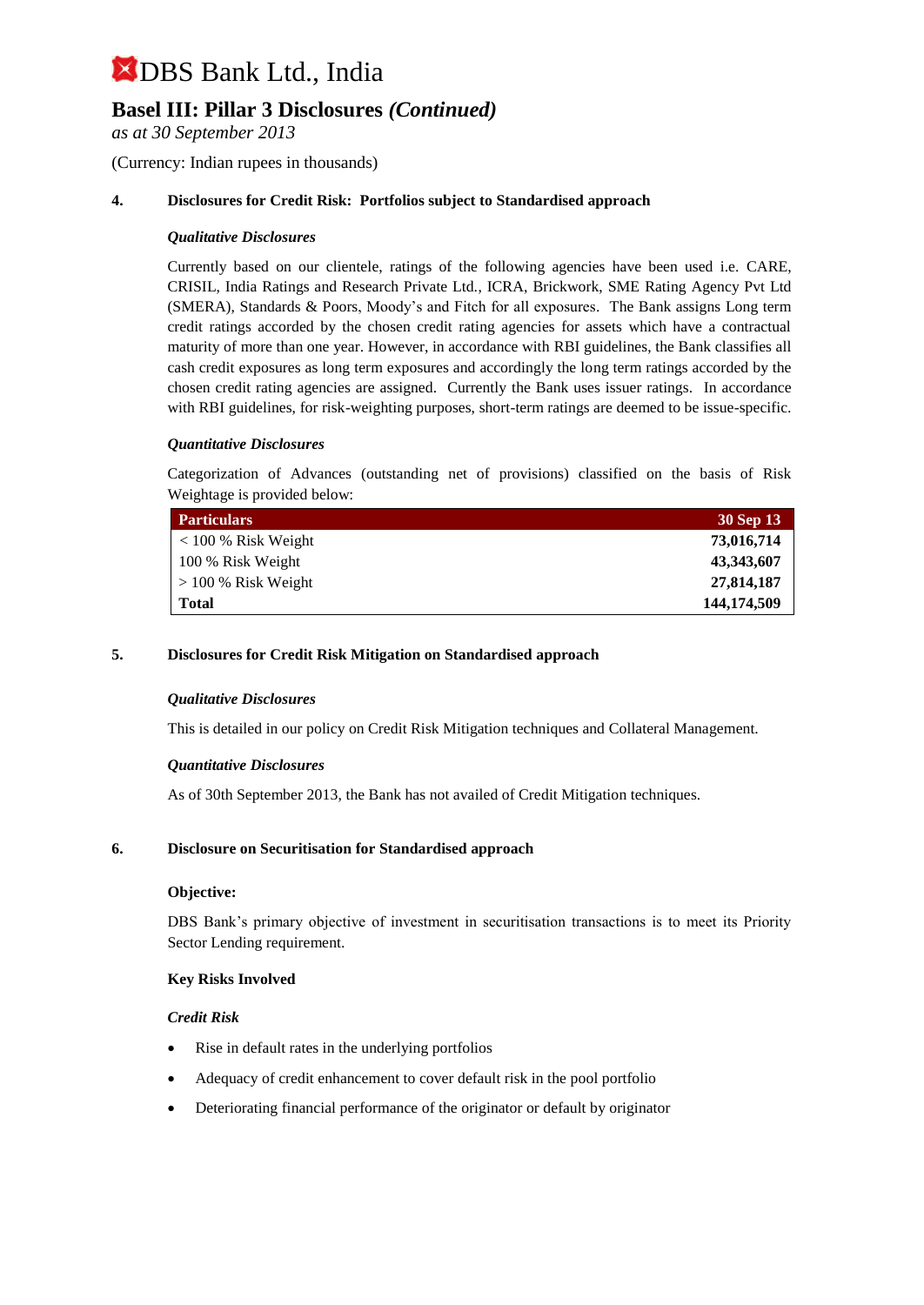### **Basel III: Pillar 3 Disclosures** *(Continued)*

*as at 30 September 2013*

(Currency: Indian rupees in thousands)

#### **6. Disclosure on Securitisation for Standardised approach (Continued)**

#### *Prepayment Risk*

 Rise in prepayment rates due to fall in rate of interest rates or rise in income levels of the borrowers.

#### *Market Risk*

- Fall in credit rating of the PTC issue will result in decline in the market value of the PTC security.
- Downgrade in rating of Servicer/Originator will result in decline in the market value of the PTC security.
- High utilisation of credit enhancements will result in decline in the market value of the PTC security

#### *Liquidity Risk*

 Drying up of liquidity in the PTC market will make it difficult for the bank to sell the investments in case of high credit, market or comingling risk. In such a situation, there would be a high cost involved, if we were to exit the position.

#### *Comingling Risk*

- The loan payments are paid directly by the obligors to the servicer at the end of each month. The servicer keeps the payments before the payout date of the PTC notes which exposes the monthly collections to comingling risk.
- There are also other risks which include performance risk of the collection and processing agent, and regulatory and legal risk.

#### **Roles played by the Bank**

As part of the securitsation programme, DBS Bank has played the role of an investor i.e. acquiring investment grade securitised debt instruments backed by financial assets originated by third parties.

#### *Processes in place to monitor change in risks of securitisation exposures:*

**Credit Risk:** The Bank monitors on an ongoing basis and in a timely manner, performance information on the exposures underlying its securitization positions and takes appropriate action, if required.

**Market Risk:** The Bank ascertains market value of the securitisation exposures based on extant norms, which is compared with their book value to assess the marked to market impact of these exposures. Further, a fall in rating of the credit enhancers resulting in a fall in market value of securities is mitigated by the incorporation of the various triggers in the transaction documents.

#### **Bank's policy governing the use of credit risk mitigation to mitigate the risks retained through securitisation exposures**

The Bank has not securitised any assets.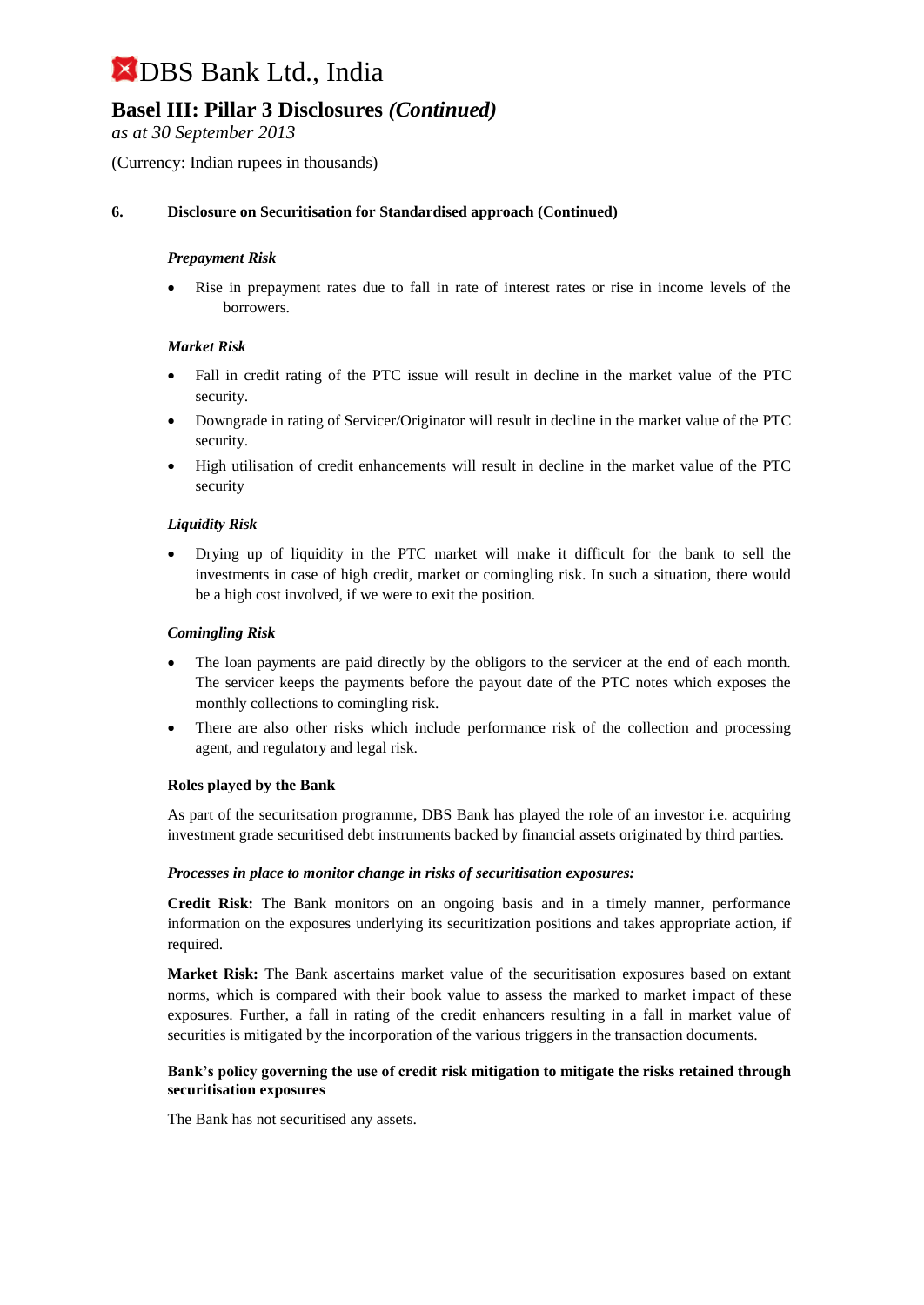### **Basel III: Pillar 3 Disclosures** *(Continued)*

*as at 30 September 2013*

(Currency: Indian rupees in thousands)

#### **7. Disclosure on Market Risk in Trading book**

#### *Qualitative disclosures*

Market Risk arises from changes in value from changes in interest rates yields, foreign exchange rates, equity prices, commodity prices, credit spreads and the impact of changes in the correlations and volatilities of these risk factors. The Banks market risk appetite is determined by the Group Board of Directors, with detailed limit frameworks recommended by the appropriate risk committees. The Group Market & Liquidity Risk Committee, which reports into the Group Risk Executive Committee, oversees the market risk management infrastructure, sets market risk control limits and provides enterprise-wide oversight of all market risks and their management.

The Group's market risk framework identifies the types of the market risk to be covered, the risk metrics and methodologies to be used to capture such risk and the standards governing the management of market risk within the Group including the limit setting and independent model validation, monitoring and valuation.

The principal market risk appetite measure is Value at Risk (VaR). The VaR is supplemented by risk control measures, such as sensitivities to risk factors, including their volatilities, as well as P&L loss triggers (Management Action Triggers) for management action.

VaR estimates the potential loss on the current portfolio assuming a specified time horizon and level of confidence. The VaR methodology uses a historical simulation approach to forecast the Group's market risk. The methodology is also used to compute average tail loss metrics. VaR risk factor scenarios are aligned to parameters and market data used for valuation. The VaR is calculated for T&M trading, T&M banking and ALCO book (T&M banking and ALCO book constitute banking VaR).

On a daily basis, the Bank computes trading VaR for each business unit and location, and at the Group level. Banking VaR is computed on a weekly basis for each business unit and location. The trading VaR forecasts are back-tested against the profit and loss of the trading book to monitor its predictive power.

To complement the VaR framework, regular stress testing is carried out to monitor the Banks vulnerability to shocks. Also, monthly and annual P/L stop loss limits is monitored on a daily basis for the Trading book.

The risk control measures such as Interest rate PV01 (IRPV01) and FX delta measures the interest rate and FX rate risk to the current portfolio. The IR PV01 measures the change in the Net present value (NPV) due to an increase of 1 basis point in interest rates .The FX delta measures the change in NPV due to an increase of 1 unit in FX rates. The currency wise IRPV01 and FX Delta is calculated daily for T&M trading, T&M banking and ALCO book.

The other risk control measures such as Credit spread PV01 (CSPV01) and Jump to default (JTD) measures the change in the NPV due to an increase of 1 basis point in credit spreads and the expected loss due to immediate default respectively. The CSPV01 and JTD are calculated daily for T&M trading book.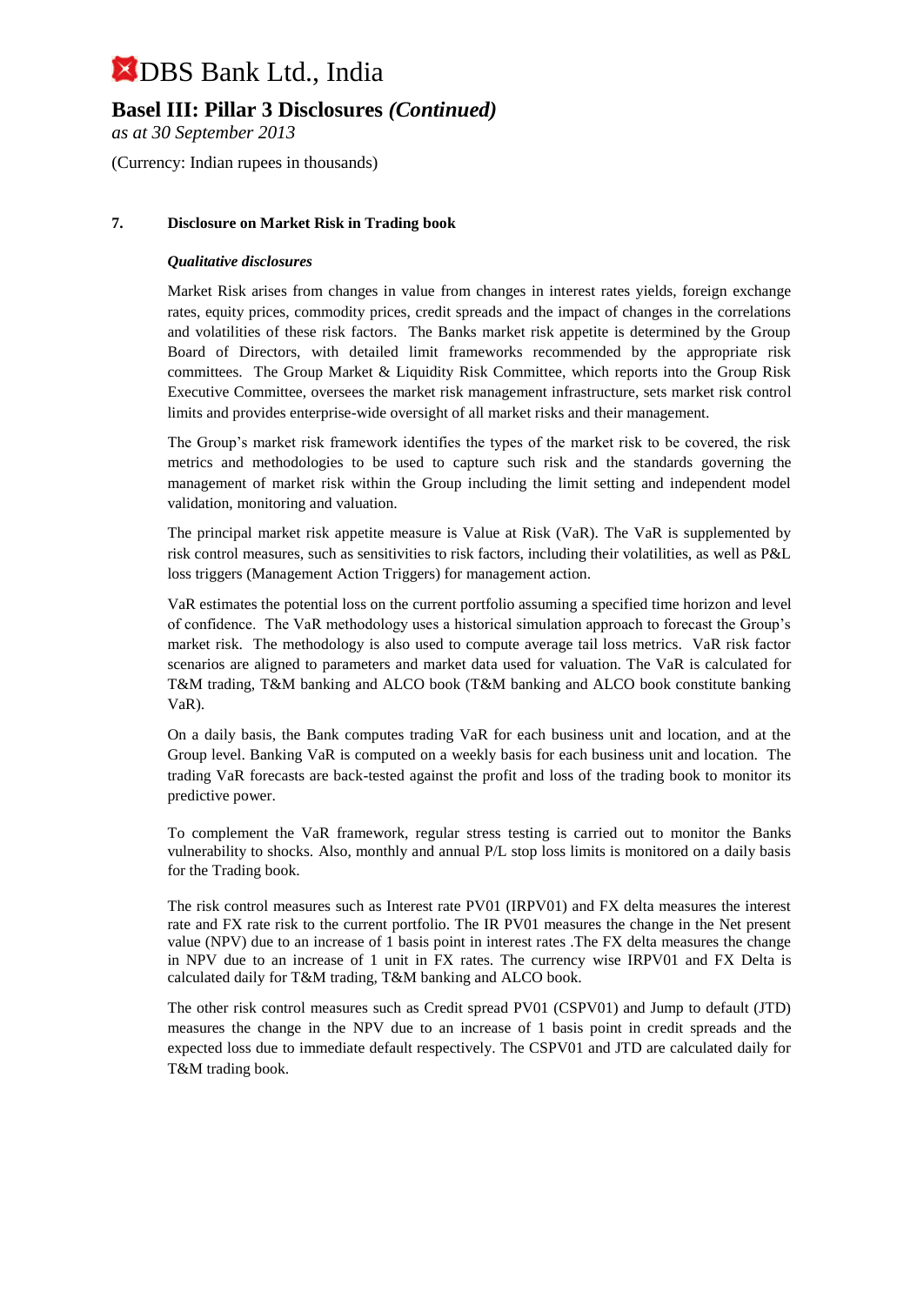### **Basel III: Pillar 3 Disclosures** *(Continued)*

*as at 30 September 2013*

(Currency: Indian rupees in thousands)

#### **7. Disclosure on Market Risk in Trading book** *(continued)*

#### *Quantitative Disclosures*

#### **Capital Requirement for Market Risk**

| <b>Particulars</b>                     | 30 Sep 13 |
|----------------------------------------|-----------|
|                                        |           |
| Interest rate risk                     | 3,429,827 |
| Foreign exchange risk (including gold) | 585,000   |
| Equity position risk                   |           |
| Unearned credit spreads                | 603,694   |
|                                        |           |

#### **8. Operational Risk**

#### *Qualitative Disclosures*

#### **Strategy and Process**

The Bank's Operational Risk Management (ORM) framework:

- Defines operational risk and the scope of its application;
- Establishes the dimensions of operational risk;
- Provides a consistent framework for managing operational risk across the Bank.

Operational Risk is defined as "the risk of loss resulting from inadequate or failed internal processes, people, or systems, or from external events, including legal risk, but does not include strategic or reputational risk".

DBS adopts a zero tolerance mindset towards major operational risk that can endanger the franchise.

The Group's Operational Risk Management (ORM) Framework has been developed to ensure that operational risks within the Group are properly identified, addressed, monitored, managed and reported in a structured, systematic and consistent manner.

The ORM Framework developed by the Group Head Office has been adopted by the branches in India.

The ORM framework includes inter-alia:

- a) ORM Governance Structure (Board, Senior Management, Location / Business level)
- b) ORM Governance Principles
- c) Accountability & Responsibility
- d) Operational Risk policies comprising:
	- Group ORM Framework (Level 1)
	- Core Operational Risk Standards (CORS) and Corporate Operational Risk Policies (Level 2); and
	- Location / Unit-specific Operational Risk Policies & Standards (Level 3)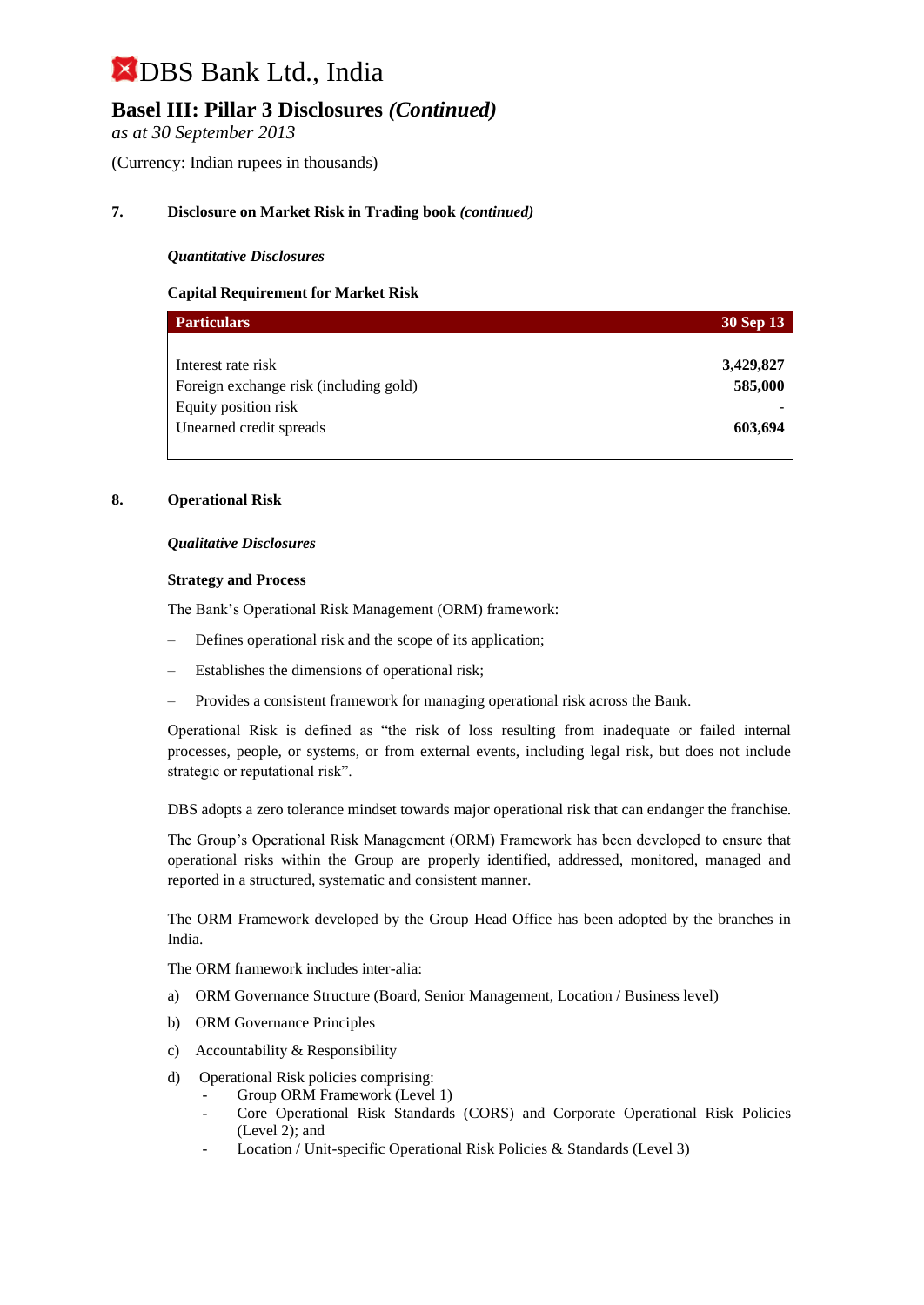### **Basel III: Pillar 3 Disclosures** *(Continued)*

*as at 30 September 2013*

(Currency: Indian rupees in thousands)

#### **8. Operational Risk** *(Continued)*

- e) Risk Mitigation Programmes comprising:
	- Internal controls
	- Global Insurance Programme; and
	- Business Continuity Management
- f) Risk Tools and Mechanisms comprising:
	- Control Self Assessment (CSA)
	- Risk Event Management (REM)
	- Key Risk Indicators (KRI)
	- New Product Approval Process (NPA)
	- **Outsourcing Risk Review**
	- Issue Management & Action Tracking
	- Risk Analysis, Reporting and Profiling
- g) Risk Quantification Loss Provisioning / Capital Allocation

#### **Structure and Organisation**

The Bank also has in place an India Operational Risk Committee (IORC) which meets on a monthly basis to discuss operational risk issues. This committee is managed by the Head - Operational Risk and reports to the IMC. This ensures appropriate management oversight of operational risks facing the Bank.

The IORC comprises the CEO and the heads of the Institutional Banking Group, Consumer Banking Group, Treasury & Markets, Technology & Operations, Risk Management Group, Finance, Legal & Compliance, Group Audit and Operational Risk.

As part of the Bank's ORM structure, an independent Operational Risk function is in place led by the local Head of Operational Risk, who reports to the Senior Risk Executive, India and functionally to the Group Head of Operational Risk at the Head Office in Singapore.

Coverage includes identifying, assessing, controlling / mitigating risk, monitoring and reporting risk and also ensuring compliance with DBS Group standards and regulatory requirements relating to Operational Risk.

In addition to the independent Operational Risk resources, Unit Operational Risk Managers (UORM) are appointed within key Business Units (BU) and Support Units (SU) to support operationalisation of the risk management policy  $\&$  process and to ensure maintenance of adequate controls on an ongoing basis. Regular training / orientations are conducted to keep UORM updated with key developments.

#### **Risk Mitigation Programs**

#### *Internal Controls*

The day-to-day management of Operational Risk within the Bank is through maintenance of a comprehensive system of internal controls. An effective internal control system is a combination of a strong control environment and appropriate internal control procedures. These internal controls comprise preventive, detective, escalation and corrective controls.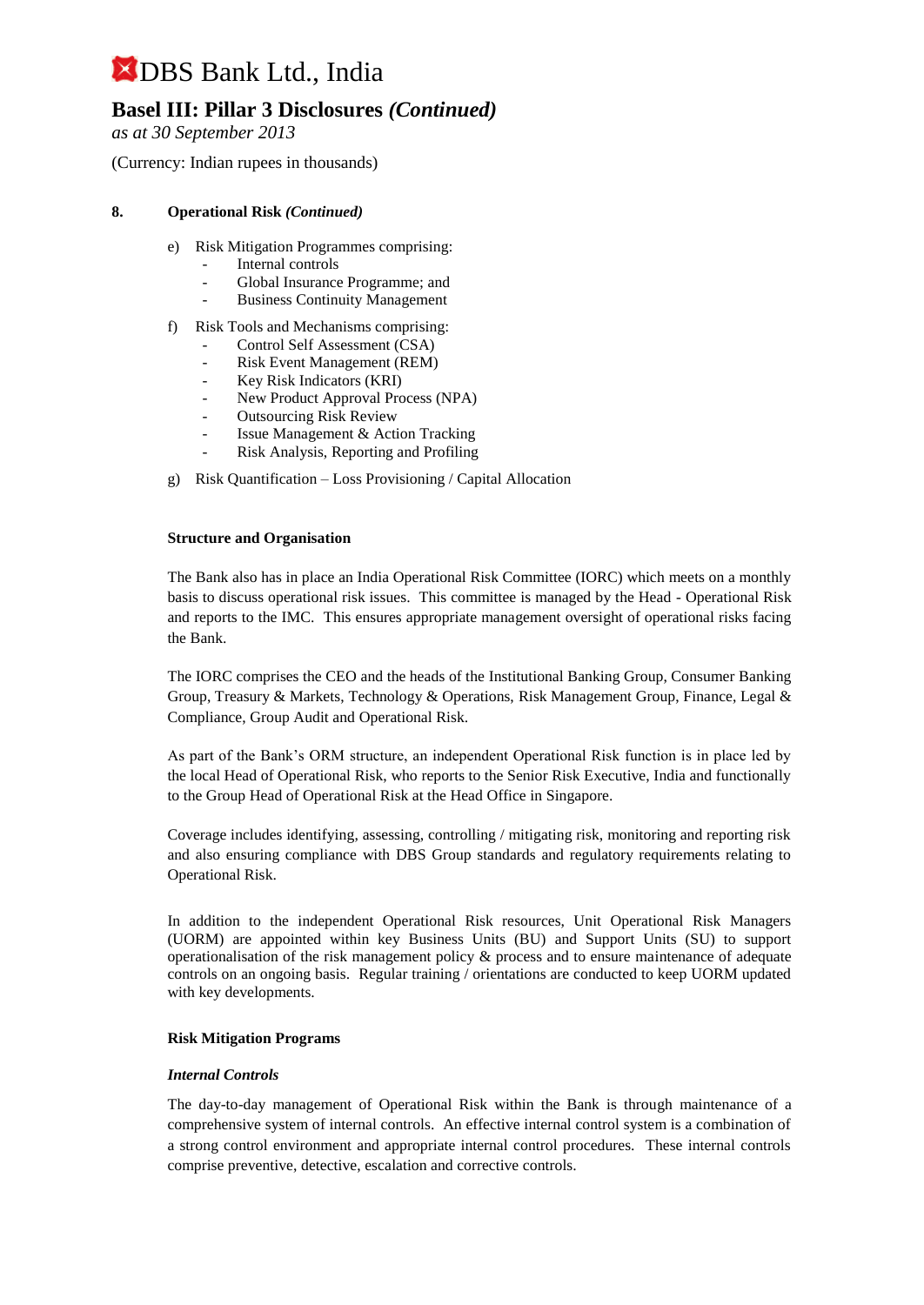### **Basel III: Pillar 3 Disclosures** *(Continued)*

*as at 30 September 2013*

(Currency: Indian rupees in thousands)

#### **8. Operational Risk** *(Continued)*

#### *Global Insurance Programme (GIP)*

The key objectives of the GIP are to reduce financial loss of risk events via transfer of loss to external funding sources (insurers). The GIP provides cover for low-frequency high-impact loss incidents, while the high frequency low impact operational losses are managed through strong internal controls.

*Business Continuity Management (BCM)* is a key Operational Risk program to minimize the impact of a business disruption, irrespective of cause, and to provide an acceptable level of business until normal business operations are resumed. BCM includes the following:

- Establishing ownership, roles and responsibilities
- Risk analysis
- Business impact analysis
- Recovery strategies
- Familiarisation of emergency response and crisis management plans
- Regular review and maintenance
- Regular, complete and meaningful testing

#### **Risk Reporting and Measurement**

Operational Risk related MIS is reported through the central ORM system (ROR - Reveleus Operational Risk), as follows:

- Incident Management (IM) Module for reporting of Risk Events
- Issue and Action Management(IAM) Module for tracking of Issues and Actions emanating from Risk Events, Audit Issues, Regulatory Issues and other risk related issues
- Key Indicator (KI) Module for reporting of Key Risk Indicators (KRI)
- Control Self Assessment (CSA) Module to facilitate the half-yearly Control Self Assessment process

The Operational Risk Profile including MIS relating to the above is placed at the monthly meetings of the India Operational Risk Committee (IORC).

#### **Approach for operational risk capital assessment**

– The Bank currently adopts the Basic Indicator Approach to calculate capital for operational risk.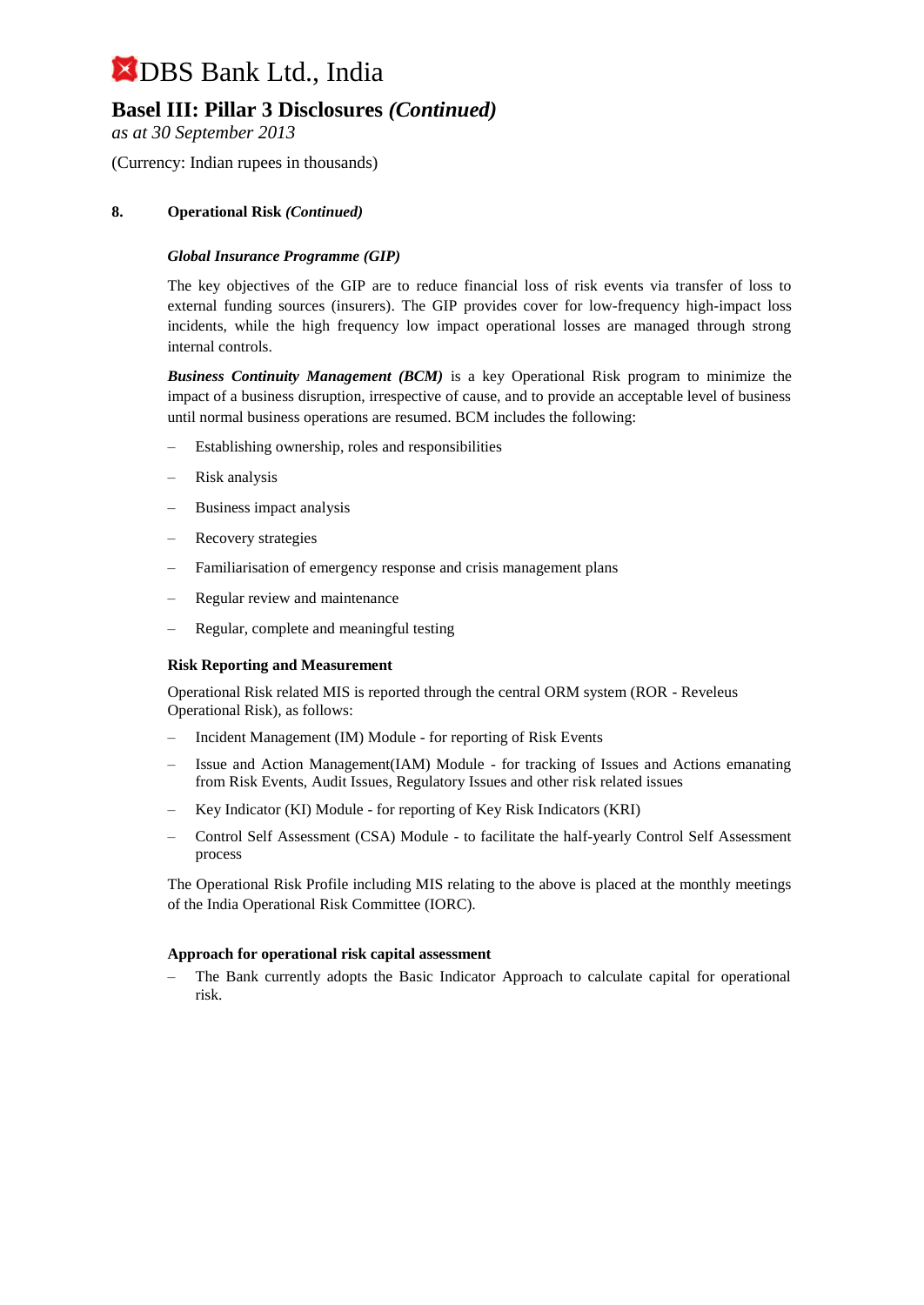### **Basel III: Pillar 3 Disclosures** *(Continued)*

*as at 30 September 2013*

(Currency: Indian rupees in thousands)

#### **9. Interest rate risk in the banking book (IRRBB)**

#### *Qualitative Disclosures*

The Asset and Liability Committee ("ALCO") oversees the structural interest rate risk and funding liquidity risk in the Bank. The ALCO ensures that the exposures are within prudent levels. Structural interest rate risk arises from mismatches in the interest rate profile of customer loans and deposits. This interest rate risk has several aspects: basis risk arising from different interest rate benchmarks, interest rate re-pricing risk, yield curve risks and embedded optionality. To monitor the structural interest rate risk, the tools used by DBS include re-pricing gap reports based on traditional as well as duration gap approach, sensitivity analysis and income simulations under various scenarios.

#### *Quantitative Disclosures*

The Bank uses the Duration Gap approach to measure the impact of Market Value of Equity (MVE) for upward and downward rate shocks. This measures the potential change in MVE of the Bank for a 200 bps change in interest rates. The change in MVE due to a 200 change in interest rates are:-

| Change in MVE due to a 200 bps change in interest rates | <b>INR Million</b> |
|---------------------------------------------------------|--------------------|
| 30 September 2013                                       | (455.68)           |
|                                                         |                    |

The impact on Earnings is computed as per the definition laid down in the ALM Policy of the Bank. Per the policy, Earnings-at-Risk (EaR) measures the interest rate risk from the earnings perspective. It is computed as an impact (over a 1-year horizon) of a 1% parallel shift in the yield curve on the Bank's earning. This is computed using the net IRS gaps for each bucket up to 1 year and the markto-market impact of 1% rise in interest rates on the AFS and HFT portfolio is to this. The aggregate of these approximates the net revenue impact of a 1% parallel shift (increase in interest rates) in the yield curve over a 1 year horizon and acts as a useful tool in the hands of the ALCO to monitor and assess the impact of Interest rate risk exposure of the Bank on its revenue.

EaR is computed at a Bank-wide level. It is not computed individually for the trading and banking books. Hence the impact on Earnings for the Banking book alone cannot be assessed. The EAR (trading and banking) is:

| <b>EaR</b> on the INR book <i>(trading and banking)</i> | <b>INR Million</b> |
|---------------------------------------------------------|--------------------|
| 30 September 2013                                       | (802.85)           |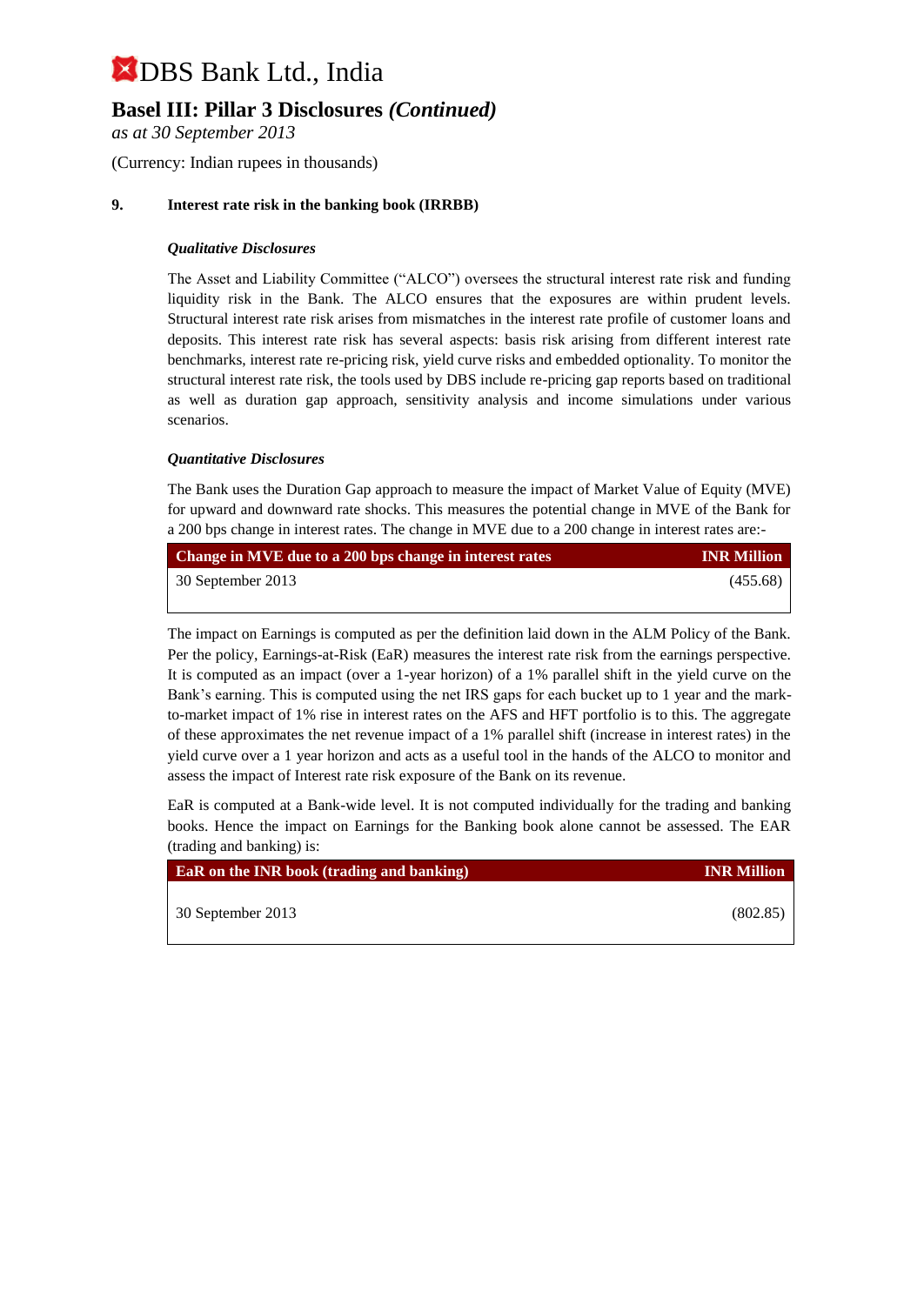### **Basel III: Pillar 3 Disclosures** *(Continued)*

*as at 30 September 2013*

(Currency: Indian rupees in thousands)

#### **10. General Disclosure for Exposures Related to Counterparty Credit Risk**

#### *Qualitative Disclosures*

#### *USE OF ECONOMIC CAPITAL (EC) FOR CONCENTRATION RISK MANAGEMENT*

While the Group firmly complies with regulatory capital requirements at all times, we recognize the need to have more robust methodologies to measure capital usage. Effective concentration management requires a robust metric that can accurately capture the portfolio risk characteristics including granular portfolio segment profile, risk concentrations and correlation of risks in the portfolio. The metric has to be sensitive to changes made to adjust the portfolio shape and direction of growth.

We have therefore adopted the EC metric as our primary concentration risk management tool and have integrated it into our risk processes. EC is deployed as a core component in our ICAAP and it also serves as a key metric in cascading Risk Appetite and limits setting.

#### *CREDIT RISK MITIGANTS*

#### *Collateral*

Where possible, the Group takes collateral as a secondary recourse to the borrower. Collateral includes cash, marketable securities, properties, trade receivables, inventory and equipment and other physical and financial collateral. The Group may also take fixed and floating charges on the assets of borrowers. It has put in place policies to determine the eligibility of collateral for credit risk mitigation, which include requiring specific collaterals to meet minimum operational requirements in order to be considered as effective risk mitigants.

When a collateral arrangement is in place for financial market counterparties covered under market standard documentation (such as Master Repurchase Agreements and International Swaps and Derivatives Association (ISDA) agreements), collateral received is marked to market on a frequency mutually agreed with the counterparties.

The Group is required to post additional collateral in the event of a rating downgrade.

#### *Other Risk Mitigants*

The Group manages its credit exposure from derivatives, repo and other repo-style transactions by entering into netting and collateral arrangements with counterparties where it is appropriate and feasible to do so. The credit risk associated with outstanding contracts with positive mark to market is reduced by master netting arrangements to the extent that if an event of default occurs, all amounts with a single counterparty in a netting-eligible jurisdiction are settled on a net basis.

The Group may also enter into agreements which govern the posting of collateral with derivative counterparties for credit risk mitigation (e.g. Credit Support Annexes under ISDA master agreements). These are governed by internal guidelines with respect to the eligibility of collateral types and the frequency of collateral calls.

In addition, the Group also uses guarantees as credit risk mitigants. While the Group may accept guarantees from any counterparty, it sets internal thresholds for considering guarantors to be eligible for credit risk mitigation.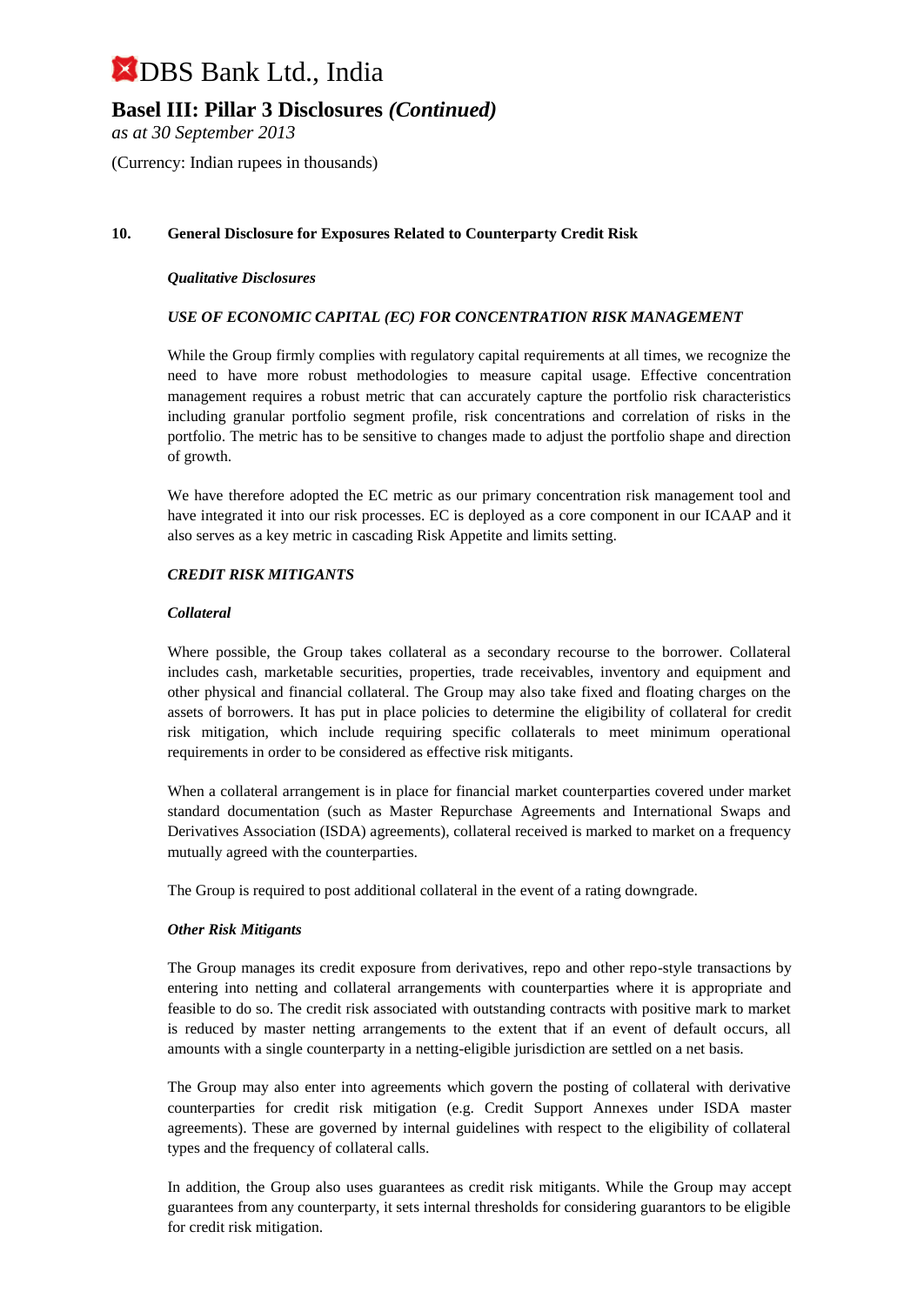### **Basel III: Pillar 3 Disclosures** *(Continued)*

*as at 30 September 2013*

(Currency: Indian rupees in thousands)

#### **10. General Disclosure for Exposures Related to Counterparty Credit Risk** *(Continued)*

*Qualitative Disclosures (Continued)*

#### *COUNTER PARTY RISK MANAGEMENT*

Counterparty risk that may arise from traded products and securities is measured on a loan equivalent basis and included under the Group's overall credit limits to counterparties. Issuer Default Risk that may arise from traded products and securities are generally measured based on jump-to-default computations.

The Group actively monitors and manages its exposure to counterparties in over-the-counter (OTC) derivative trades to protect its balance sheet in the event of a counterparty default. Counterparty risk exposures which may be materially and adversely affected by market risk events are identified, reviewed and acted upon by management and highlighted to the appropriate risk committees. In addition, the Group's risk measurement methodology takes into account the higher risks associated with transactions that exhibit a strong relationship between the creditworthiness of a counterparty and the expected future replacement value of a relevant transaction (so called wrong-way risk) as identified during the trade booking process. The current exposure method is used for calculating the Group's net credit exposure and regulatory capital for counterparty exposures, using the mark-tomarket exposures with an appropriate add-on factor for potential future exposures.

#### *Quantitative Disclosures*

|                             |                  | <b>INR</b> Crores       |
|-----------------------------|------------------|-------------------------|
| <b>Particulars</b>          | <b>Notionals</b> | <b>Credit Exposures</b> |
| - Currency Derivatives      | 292,462.49       | 17,797.19               |
| - Interest Rate Derivatives | 211,355.54       | 3,171.77                |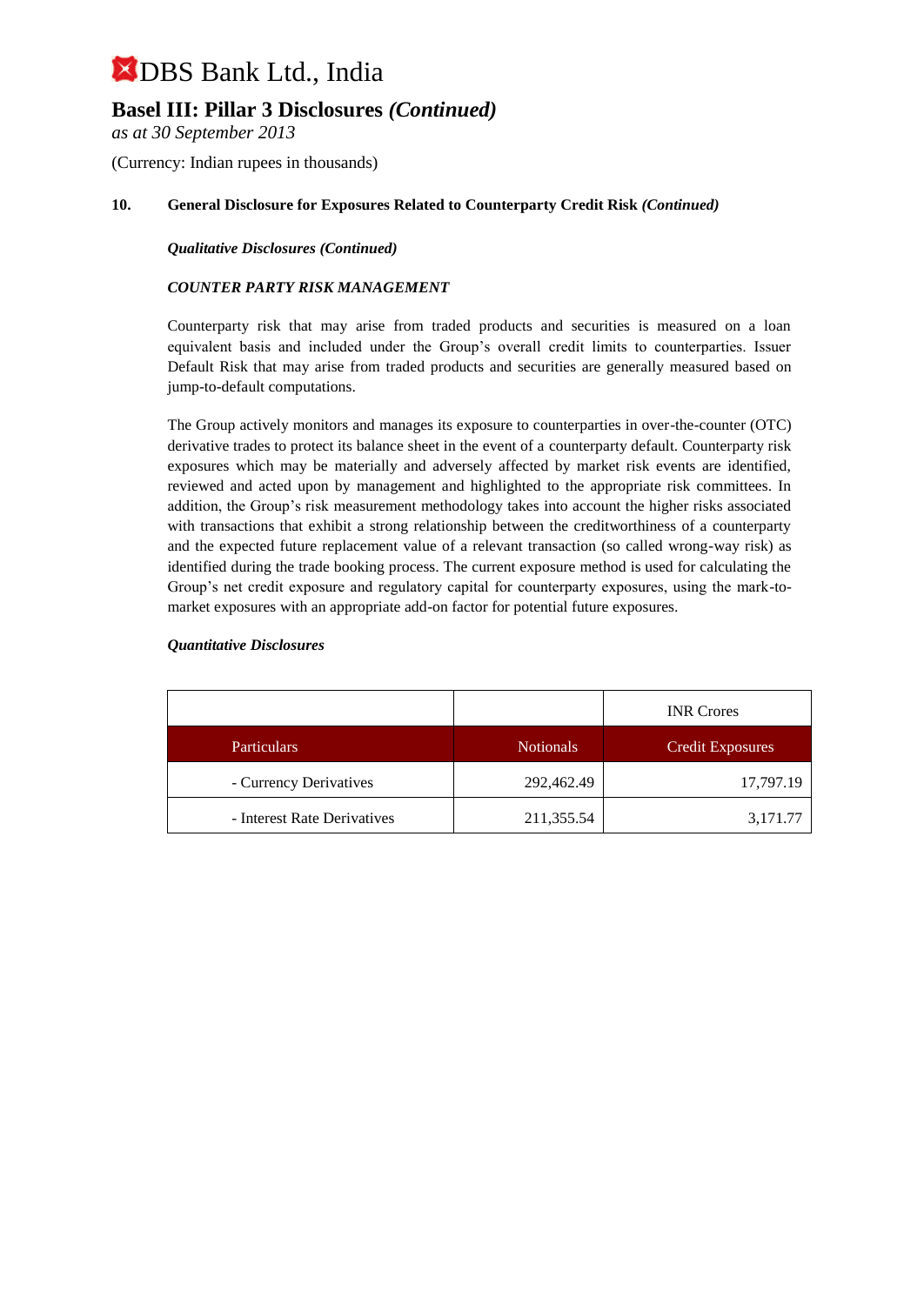**Basel III: Pillar 3 Disclosures** *(Continued)*

*as at 30 September 2013*

(Currency: Indian rupees in thousands)

#### **11. Composition of Capital**

|                |                                                                                                                                                                                                                                                                              |           |                                                                             | (Rs. in million) |
|----------------|------------------------------------------------------------------------------------------------------------------------------------------------------------------------------------------------------------------------------------------------------------------------------|-----------|-----------------------------------------------------------------------------|------------------|
|                | Basel III common disclosure template to be used during the transition of regulatory<br>adjustments (i.e. from April 1, 2013 to December 31, 2017)                                                                                                                            |           | <b>Amounts</b><br>Subject to<br><b>Pre-Basel</b><br>III<br><b>Treatment</b> | Ref No           |
|                | <b>Common Equity Tier 1 capital : instruments and reserves</b>                                                                                                                                                                                                               |           |                                                                             |                  |
|                | Directly issued qualifying common share capital plus related stock<br>surplus (share premium)                                                                                                                                                                                | 25,438.86 |                                                                             | A                |
| $\overline{c}$ | Retained earnings                                                                                                                                                                                                                                                            | 11,492.96 |                                                                             | $B+C+E$          |
| 3              | Accumulated other comprehensive income (and other reserves)                                                                                                                                                                                                                  |           |                                                                             | $\mathcal{C}$    |
| $\overline{4}$ | Directly issued capital subject to phase out from CET1 (only applicable to<br>non-joint stock companies)                                                                                                                                                                     |           |                                                                             |                  |
|                | Public sector capital injections grandfathered until January 1, 2018                                                                                                                                                                                                         |           |                                                                             |                  |
| 5              | Common share capital issued by subsidiaries and held by third parties<br>(amount allowed in group CET1)                                                                                                                                                                      |           |                                                                             |                  |
| 6              | Common Equity Tier 1 capital before regulatory adjustments                                                                                                                                                                                                                   | 36,931.82 |                                                                             |                  |
|                | <b>Common Equity Tier 1 capital : regulatory adjustments</b>                                                                                                                                                                                                                 |           |                                                                             |                  |
| 7              | Prudential valuation adjustments                                                                                                                                                                                                                                             | 86.85     |                                                                             |                  |
| $8\,$          | Goodwill (net of related tax liability)                                                                                                                                                                                                                                      |           |                                                                             |                  |
| 9              | Intangibles other than mortgage-servicing rights (net of related tax<br>liability)                                                                                                                                                                                           |           |                                                                             |                  |
| 10             | Deferred tax assets                                                                                                                                                                                                                                                          | 2,351.72  |                                                                             | $\mathbf{F}$     |
| 11             | Cash-flow hedge reserve                                                                                                                                                                                                                                                      |           |                                                                             |                  |
| 12             | Shortfall of provisions to expected losses                                                                                                                                                                                                                                   |           |                                                                             |                  |
| 13             | Securitisation gain on sale                                                                                                                                                                                                                                                  |           |                                                                             |                  |
| 14             | Gains and losses due to changes in own credit risk on fair valued<br>liabilities                                                                                                                                                                                             |           |                                                                             |                  |
| 15             | Defined-benefit pension fund net assets                                                                                                                                                                                                                                      |           |                                                                             |                  |
| 16             | Investments in own shares (if not already netted off paid-up capital on<br>reported balance sheet)                                                                                                                                                                           |           |                                                                             |                  |
| 17             | Reciprocal cross-holdings in common equity                                                                                                                                                                                                                                   |           |                                                                             |                  |
| 18             | Investments in the capital of banking, financial and insurance entities that<br>are outside the scope of regulatory consolidation, net of eligible short<br>positions, where the bank does not own more than 10% of the issued<br>share capital (amount above 10% threshold) |           |                                                                             |                  |
| 19             | Significant investments in the common stock of banking, financial and<br>insurance entities that are outside the scope of regulatory consolidation,<br>net of eligible short positions (amount above 10% threshold)                                                          |           |                                                                             |                  |
| 20             | Mortgage servicing rights (amount above 10% threshold)                                                                                                                                                                                                                       |           |                                                                             |                  |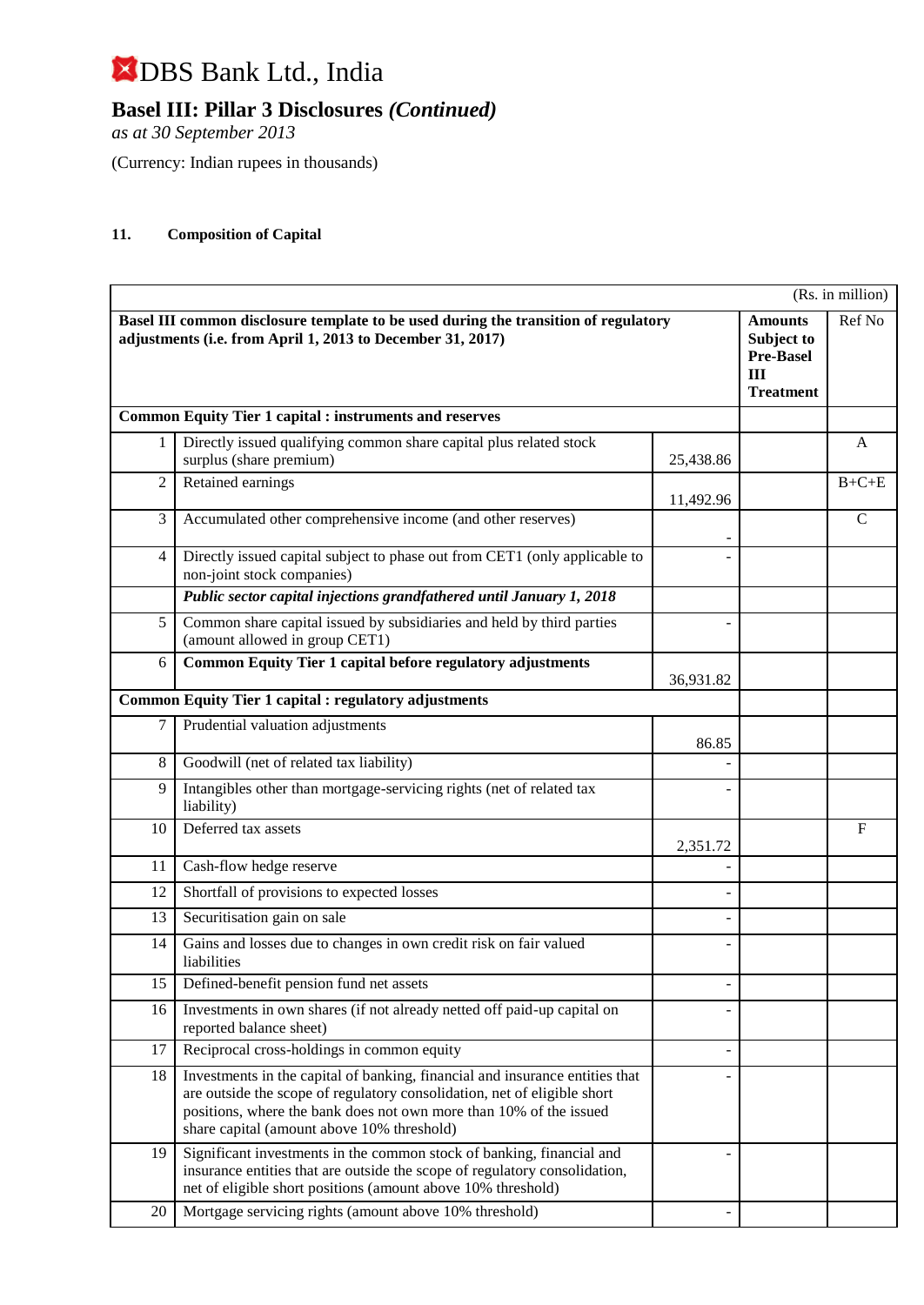## **Basel III: Pillar 3 Disclosures** *(Continued)*

*as at 30 September 2013*

| 21 | Deferred tax assets arising from temporary differences (amount above<br>10% threshold, net of related tax liability)                                                                                                                                                                              |           |  |
|----|---------------------------------------------------------------------------------------------------------------------------------------------------------------------------------------------------------------------------------------------------------------------------------------------------|-----------|--|
| 22 | Amount exceeding the 15% threshold                                                                                                                                                                                                                                                                |           |  |
| 23 | of which: significant investments in the common stock of financial<br>entities                                                                                                                                                                                                                    |           |  |
| 24 | of which : mortgage servicing rights                                                                                                                                                                                                                                                              |           |  |
| 25 | of which : deferred tax assets arising from temporary differences                                                                                                                                                                                                                                 |           |  |
| 26 | National specific regulatory adjustments (26a+26b+26c+26d)                                                                                                                                                                                                                                        |           |  |
|    | a.of which : Investments in the equity capital of unconsolidated insurance<br>subsidiaries                                                                                                                                                                                                        |           |  |
|    | b.of which : Investments in the equity capital of unconsolidated non-<br>financial subsidiaries                                                                                                                                                                                                   |           |  |
|    | c.of which : Shortfall in the equity capital of majority owned financial<br>entities which have not been consolidated with the bank                                                                                                                                                               |           |  |
|    | d.of which : Unamortised pension funds expenditures                                                                                                                                                                                                                                               |           |  |
| 27 | Regulatory adjustments applied to Common Equity Tier 1 due to<br>insufficient Additional Tier 1 and Tier 2 to cover deductions                                                                                                                                                                    |           |  |
| 28 | Total regulatory adjustments to Common equity Tier 1                                                                                                                                                                                                                                              | 2,438.57  |  |
| 29 | <b>Common Equity Tier 1 capital (CET1)</b>                                                                                                                                                                                                                                                        |           |  |
|    |                                                                                                                                                                                                                                                                                                   | 34,493.24 |  |
|    | <b>Additional Tier 1 capital : instruments</b>                                                                                                                                                                                                                                                    |           |  |
| 30 | Directly issued qualifying Additional Tier 1 instruments plus related<br>stock surplus (share premium) $(31+32)$                                                                                                                                                                                  |           |  |
| 31 | of which : classified as equity under applicable accounting standards<br>(Perpetual Non-Cumulative Preference Shares)                                                                                                                                                                             |           |  |
| 32 | of which: classified as liabilities under applicable accounting standards<br>(Perpetual debt Instruments)                                                                                                                                                                                         |           |  |
| 33 | Directly issued capital instruments subject to phase out from Additional<br>Tier 1                                                                                                                                                                                                                |           |  |
| 34 | Additional Tier 1 instruments (and CET1 instruments not included in row<br>5) issued by subsidiaries and held by third parties (amount allowed in<br>group AT1)                                                                                                                                   |           |  |
| 35 | of which : instruments issued by subsidiaries subject to phase out                                                                                                                                                                                                                                |           |  |
| 36 | Additional Tier 1 capital before regulatory adjustments                                                                                                                                                                                                                                           |           |  |
|    | <b>Additional Tier 1 capital : regulatory adjustments</b>                                                                                                                                                                                                                                         |           |  |
| 37 | Investments in own Additional Tier 1 instruments                                                                                                                                                                                                                                                  |           |  |
| 38 | Reciprocal cross-holdings in Additional Tier 1 instruments                                                                                                                                                                                                                                        |           |  |
| 39 | Investments in the capital of banking, financial and insurance entities that<br>are outside the scope of regulatory consolidation, net of eligible short<br>positions, where the bank does not own more than 10% of the issued<br>common share capital of the entity (amount above 10% threshold) |           |  |
| 40 | Significant investments in the capital of banking, financial and insurance<br>entities that are outside the scope of regulatory consolidation (net of<br>eligible short positions)                                                                                                                |           |  |
| 41 | National specific regulatory adjustments (41a+41b)                                                                                                                                                                                                                                                |           |  |
|    | a. of which : Investments in the Additional Tier 1 capital of<br>unconsolidated insurance subsidiaries                                                                                                                                                                                            |           |  |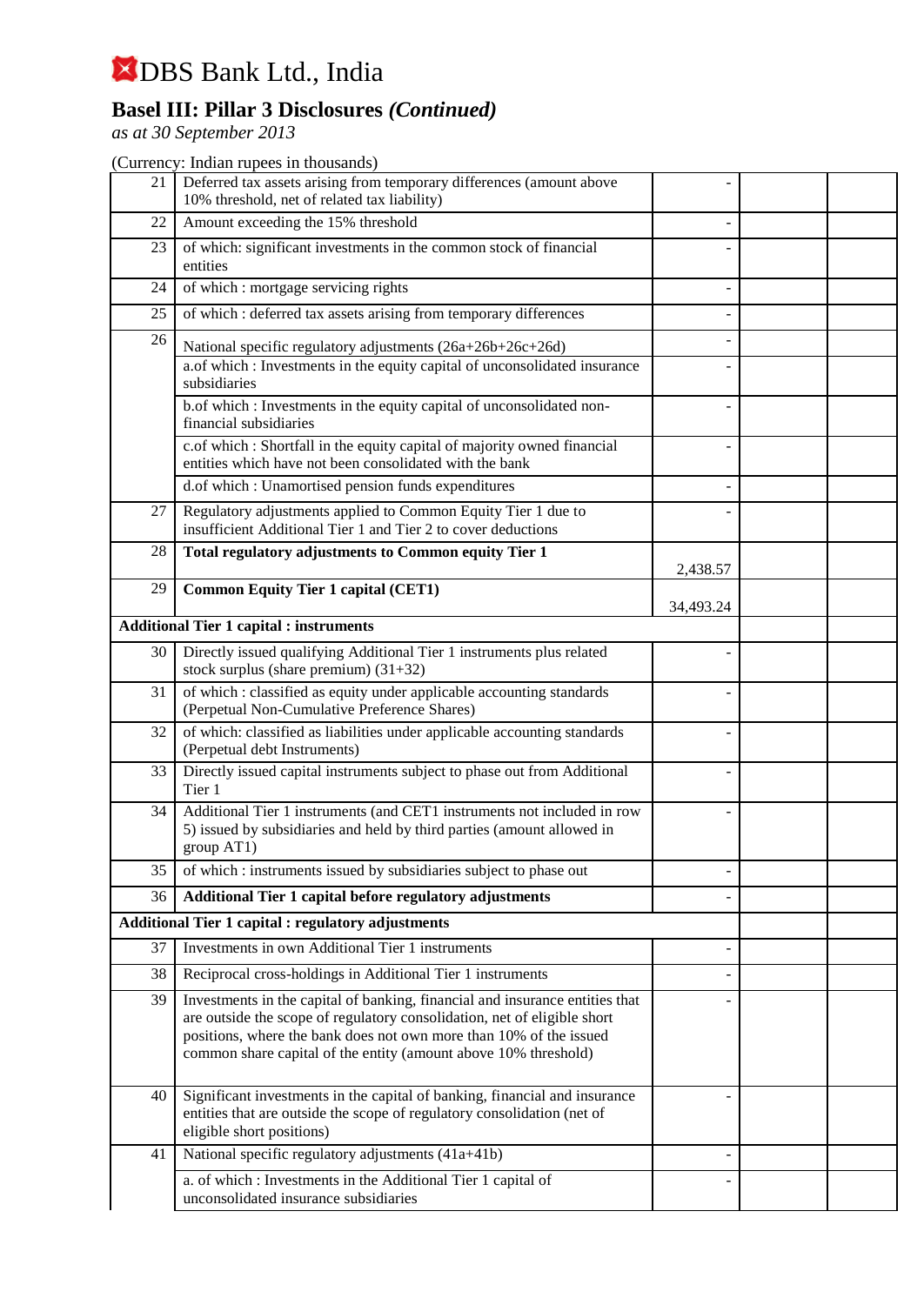## **Basel III: Pillar 3 Disclosures** *(Continued)*

*as at 30 September 2013*

|    | b. of which : Shortfall in the Additional Tier 1 capital of majority owned<br>financial entities which have not been consolidated with the bank                                                                                                                                                       |           |         |
|----|-------------------------------------------------------------------------------------------------------------------------------------------------------------------------------------------------------------------------------------------------------------------------------------------------------|-----------|---------|
|    | Regulatory Adjustments Applied to Additional Tier 1 in respect of<br>Amounts Subject to Pre-Basel III Treatment                                                                                                                                                                                       |           |         |
|    | of which: [INSERT TYPE OF ADJUSTMENT e.g. DTAs]                                                                                                                                                                                                                                                       |           |         |
|    | of which: [INSERT TYPE OF ADJUSTMENT e.g. existing adjustments<br>which are deducted from Tier 1 at 50%]                                                                                                                                                                                              |           |         |
|    | of which: [INSERT TYPE OF ADJUSTMENT]                                                                                                                                                                                                                                                                 |           |         |
| 42 | Regulatory adjustments applied to Additional Tier 1 due to insufficient<br>Tier 2 to cover deductions                                                                                                                                                                                                 |           |         |
| 43 | <b>Total regulatory adjustments to Additional Tier 1 capital</b>                                                                                                                                                                                                                                      |           |         |
| 44 | <b>Additional Tier 1 capital (AT1)</b>                                                                                                                                                                                                                                                                |           |         |
|    | a. Additional Tier 1 capital reckoned for capital adequacy                                                                                                                                                                                                                                            |           |         |
| 45 | Tier 1 capital (T1 = CET1 + Admissible AT1) $(29 + 44a)$                                                                                                                                                                                                                                              |           |         |
|    | Tier 2 capital: instruments and provisions                                                                                                                                                                                                                                                            | 34,493.24 |         |
| 46 | Directly issued qualifying Tier 2 instruments plus related stock surplus                                                                                                                                                                                                                              |           |         |
|    |                                                                                                                                                                                                                                                                                                       |           |         |
| 47 | Directly issued capital instruments subject to phase out from Tier 2                                                                                                                                                                                                                                  | 10,016.80 | I       |
| 48 | Tier 2 instruments (and CET1 and AT1 instruments not included in rows<br>5 or 34) issued by subsidiaries and held by third parties (amount allowed<br>in group Tier 2)                                                                                                                                |           |         |
| 49 | of which: instruments issued by subsidiaries subject to phase out                                                                                                                                                                                                                                     |           |         |
|    |                                                                                                                                                                                                                                                                                                       |           |         |
| 50 | Provisions                                                                                                                                                                                                                                                                                            | 1,440.17  | $D+J+K$ |
| 51 | Tier 2 capital before regulatory adjustments                                                                                                                                                                                                                                                          |           |         |
|    |                                                                                                                                                                                                                                                                                                       | 11,456.97 |         |
| 52 | Tier 2 capital : regulatory adjustments<br>Investments in own Tier 2 instruments                                                                                                                                                                                                                      |           |         |
| 53 | Reciprocal cross-holdings in Tier 2 instruments                                                                                                                                                                                                                                                       |           |         |
| 54 | Investments in the capital of banking, financial and insurance entities that<br>are outside the scope of regulatory consolidation, net of eligible short<br>positions, where the bank does not own more than 10% of the issued<br>common share capital of the entity (amount above the 10% threshold) |           |         |
| 55 | Significant investments in the capital banking, financial and insurance<br>entities that are outside the scope of regulatory consolidation (net of<br>eligible short positions)                                                                                                                       |           |         |
| 56 | National specific regulatory adjustments (56a+56b)                                                                                                                                                                                                                                                    |           |         |
|    | a. of which : Investments in the Tier 2 capital of unconsolidated insurance<br>subsidiaries                                                                                                                                                                                                           |           |         |
|    | b. of which : Shortfall in the Tier 2 capital of majority owned financial<br>entities which have not been consolidated with the bank                                                                                                                                                                  |           |         |
|    | Regulatory Adjustments Applied to Tier 2 in respect of Amounts Subject<br>to Pre-Basel III Treatment                                                                                                                                                                                                  |           |         |
|    | of which: [INSERT TYPE OF ADJUSTMENT e.g. existing adjustments<br>which are deducted from Tier 2 at 50%]                                                                                                                                                                                              |           |         |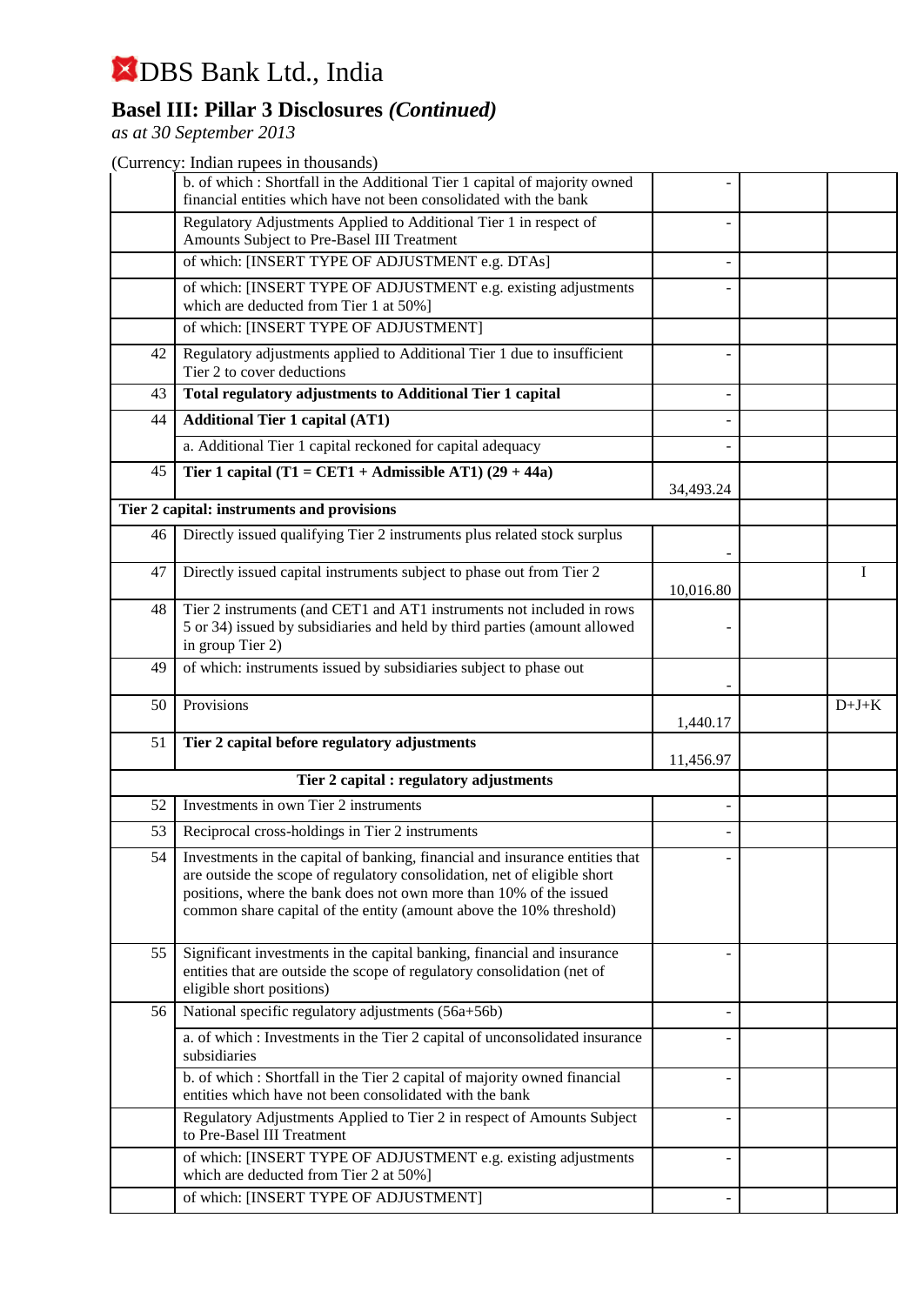## **Basel III: Pillar 3 Disclosures** *(Continued)*

*as at 30 September 2013*

| 57 | Total regulatory adjustments to Tier 2 capital                                                                                                                                                                               |            |  |
|----|------------------------------------------------------------------------------------------------------------------------------------------------------------------------------------------------------------------------------|------------|--|
| 58 | Tier 2 capital (T2)                                                                                                                                                                                                          | 11,456.97  |  |
|    | a. Tier 2 capital reckoned for capital adequacy                                                                                                                                                                              |            |  |
|    | b. Excess Additional Tier 1 capital reckoned as Tier 2 capital                                                                                                                                                               | 11,456.97  |  |
|    | c. Total Tier 2 capital admissible for capital adequacy $(58a + 58b)$                                                                                                                                                        |            |  |
|    |                                                                                                                                                                                                                              | 11,456.97  |  |
| 59 | Total capital $(TC = T1 + \text{Admissible } T2)$ (45 + 58c)                                                                                                                                                                 | 45,950.21  |  |
| 60 | Total risk weighted assets $(60a + 60b + 60c)$                                                                                                                                                                               | 288,179.14 |  |
|    | a. of which: total credit risk weighted assets                                                                                                                                                                               | 221,381.59 |  |
|    | b. of which: total market risk weighted assets                                                                                                                                                                               |            |  |
|    |                                                                                                                                                                                                                              | 51,316.90  |  |
|    | c. of which: total operational risk weighted assets                                                                                                                                                                          | 15,480.66  |  |
|    | <b>Capital ratios and buffers</b>                                                                                                                                                                                            |            |  |
| 61 | Common Equity Tier 1 (as a percentage of risk weighted assets)                                                                                                                                                               | 11.97%     |  |
| 62 | Tier 1 (as a percentage of risk weighted assets)                                                                                                                                                                             | 11.97%     |  |
| 63 | Total capital (as a percentage of risk weighted assets)                                                                                                                                                                      | 15.95%     |  |
| 64 | Institution specific buffer requirement (minimum CET1 requirement plus<br>capital conservation plus countercyclical buffer requirements plus G-SIB<br>buffer requirement, expressed as a percentage of risk weighted assets) | 4.50%      |  |
| 65 | of which : capital conservation buffer requirement                                                                                                                                                                           | 0%         |  |
| 66 | of which : bank specific countercyclical buffer requirement                                                                                                                                                                  | 0%         |  |
| 67 | of which: G-SIB buffer requirement                                                                                                                                                                                           | 0%         |  |
| 68 | Common Equity Tier 1 available to meet buffers (as a percentage of risk<br>weighted assets)                                                                                                                                  | 7.47%      |  |
|    | National minima (if different from Basel III)                                                                                                                                                                                |            |  |
| 69 | National Common Equity Tier 1 minimum ratio (if different from Basel<br>III minimum)                                                                                                                                         | 4.50%      |  |
| 70 | National Tier 1 minimum ratio (if different from Basel III minimum)                                                                                                                                                          | 6.00%      |  |
| 71 | National total capital minimum ratio (if different from Basel III                                                                                                                                                            | 9.00%      |  |
|    | minimum)<br>Amounts below the thresholds for deduction (before risk weighting)                                                                                                                                               |            |  |
|    |                                                                                                                                                                                                                              |            |  |
| 72 | Non-significant investments in the capital of other financial entities                                                                                                                                                       |            |  |
| 73 | Significant investments in the common stock of financial entities                                                                                                                                                            |            |  |
| 74 | Mortgage servicing rights (net of related tax liability)                                                                                                                                                                     |            |  |
| 75 | Deferred tax assets arising from temporary differences (net of related tax<br>liability)                                                                                                                                     |            |  |
|    | Applicable caps on the inclusion of provisions in Tier 2                                                                                                                                                                     |            |  |
| 76 | Provisions eligible for inclusion in Tier 2 in respect of exposures subject<br>to standardised approach (prior to application of cap)                                                                                        | 1,440.17   |  |
| 77 | Cap on inclusion of provisions in Tier 2 under standardised approach                                                                                                                                                         | 3,602.24   |  |
| 78 | Provisions eligible for inclusion in Tier 2 in respect of exposures subject<br>to internal ratings-based approach (prior to application of cap)                                                                              | NA         |  |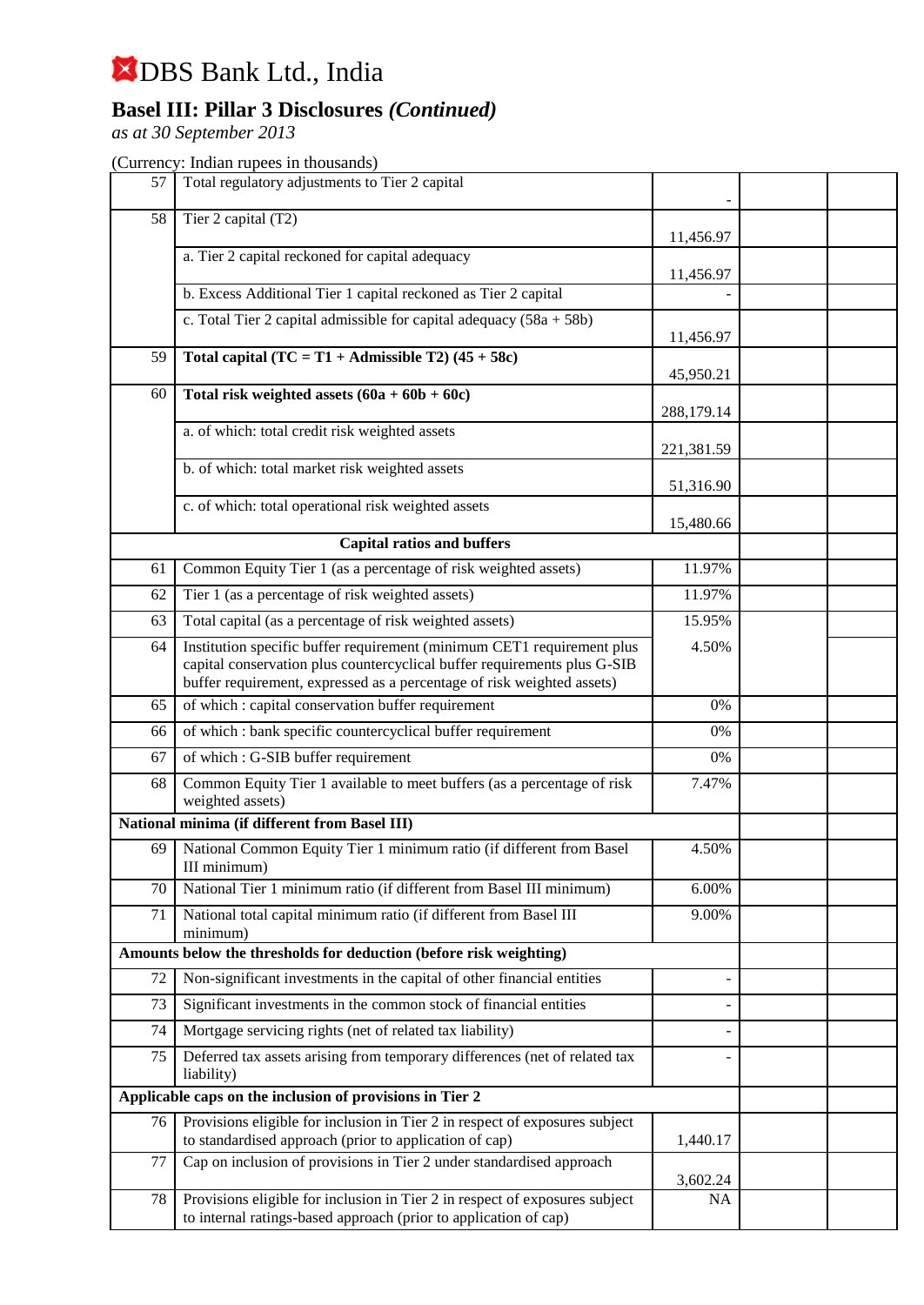## **Basel III: Pillar 3 Disclosures** *(Continued)*

*as at 30 September 2013*

#### (Currency: Indian rupees in thousands)

| 79 | Cap for inclusion of provisions in Tier 2 under internal ratings-based<br>approach         | <b>NA</b> |  |
|----|--------------------------------------------------------------------------------------------|-----------|--|
|    | (only applicable between March 31, 2017 and March 31, 2022)                                |           |  |
| 80 | Current cap on CET1 instruments subject to phase out arrangements                          | <b>NA</b> |  |
| 81 | Amount excluded from CET1 due to cap (excess over cap after<br>redemptions and maturities) | <b>NA</b> |  |
| 82 | Current cap on AT1 instruments subject to phase out arrangements                           | <b>NA</b> |  |
| 83 | Amount excluded from AT1 due to cap (excess over cap after<br>redemptions and maturities)  | <b>NA</b> |  |
| 84 | Current cap on T2 instruments subject to phase out arrangements                            | <b>NA</b> |  |
| 85 | Amount excluded from T2 due to cap (excess over cap after redemptions<br>and maturities)   | <b>NA</b> |  |

#### **Notes to the above Template**

| Row No.            |                                                                                                                                                                                                           |                     |
|--------------------|-----------------------------------------------------------------------------------------------------------------------------------------------------------------------------------------------------------|---------------------|
| of the<br>template | <b>Particular</b>                                                                                                                                                                                         | (Rs. in<br>million) |
| 10                 | Deferred tax assets associated with accumulated losses                                                                                                                                                    |                     |
|                    | Deferred tax assets (excluding those associated with accumulated losses)<br>net of Deferred tax liability                                                                                                 | 2,351.72            |
|                    | Total as indicated in row 10                                                                                                                                                                              | 2,351.72            |
| 19                 | If investments in insurance subsidiaries are not deducted fully from<br>capital and instead considered under 10% threshold for deduction, the<br>resultant increase in the capital of bank                |                     |
|                    | of which : Increase in Common Equity Tier 1 capital                                                                                                                                                       |                     |
|                    | of which: Increase in Additional Tier 1 capital                                                                                                                                                           |                     |
|                    | of which : Increase in Tier 2 capital                                                                                                                                                                     |                     |
| 26 <sub>b</sub>    | If investments in the equity capital of unconsolidated non-financial<br>subsidiaries are not deducted and hence, risk weighted then :                                                                     |                     |
|                    | Increase in Common Equity Tier 1 capital<br>$\mathbf{i}$                                                                                                                                                  |                     |
|                    | $\mathbf{ii}$<br>Increase in risk weighted assets                                                                                                                                                         |                     |
| 44a                | Excess Additional Tier 1 capital not reckoned for capital adequacy<br>(difference between Additional Tier 1 capital as reported in row 44 and<br>admissible Additional Tier 1 capital as reported in 44a) |                     |
|                    | of which : Excess Additional Tier 1 capital which is considered as Tier 2<br>capital under row 58b                                                                                                        |                     |
| 50                 | Eligible Provisions included in Tier 2 capital                                                                                                                                                            | 1,440.17            |
|                    | Eligible Revaluation Reserves included in Tier 2 capital                                                                                                                                                  |                     |
|                    | Total of row 50                                                                                                                                                                                           | 1,440.17            |
| 58a                | Excess Tier 2 capital not reckoned for capital adequacy (difference<br>between Tier 2 capital as reported in row 58 and T2 as reported in 58a)                                                            |                     |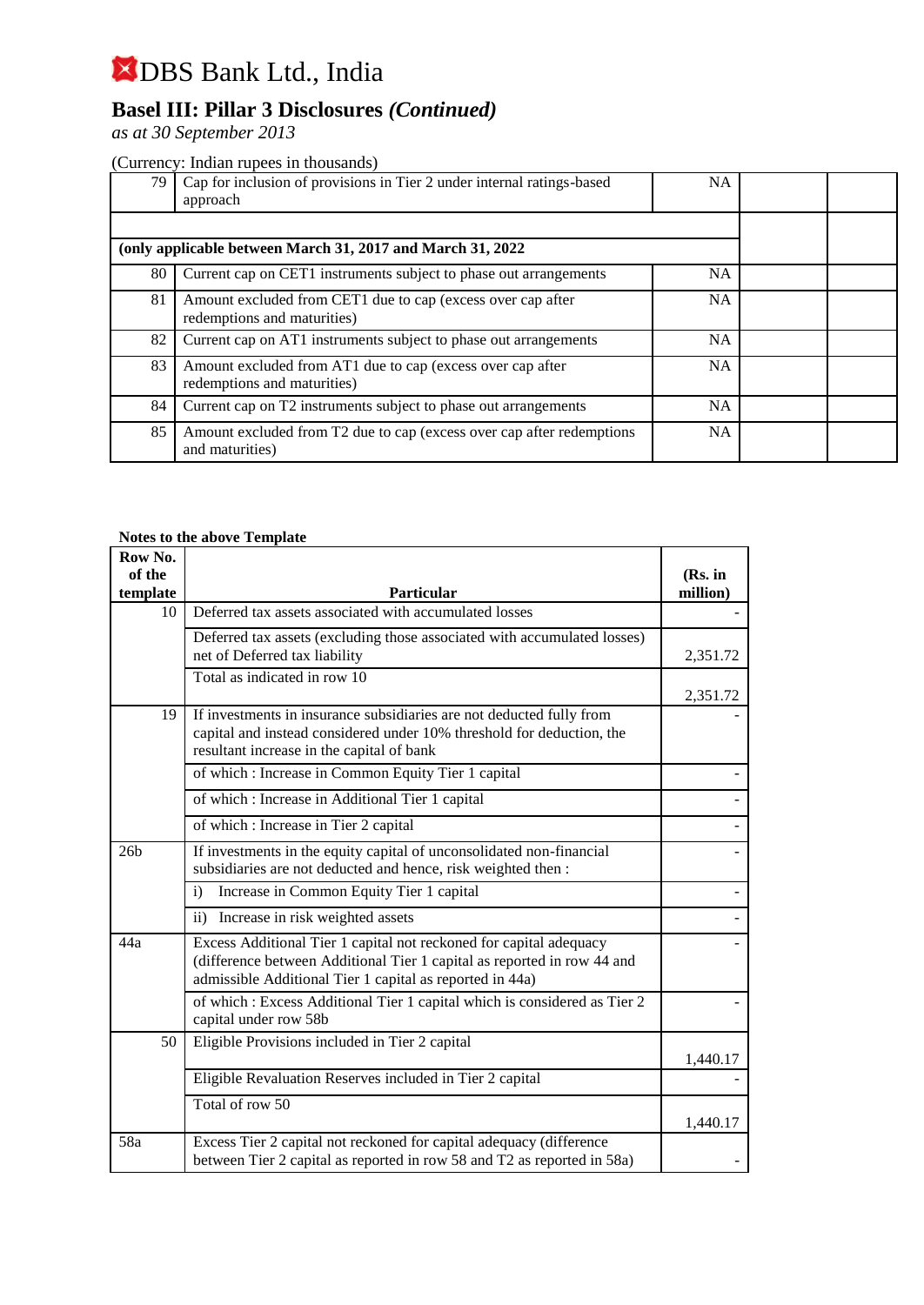## **Basel III: Pillar 3 Disclosures** *(Continued)*

*as at 30 September 2013*

(Currency: Indian rupees in thousands)

| (Rs. in million) |                                                                                            |                                                       |                                                                    |  |  |
|------------------|--------------------------------------------------------------------------------------------|-------------------------------------------------------|--------------------------------------------------------------------|--|--|
| Step 1           |                                                                                            | <b>Balance sheet as</b><br>in financial<br>statements | <b>Balance sheet under</b><br>regulatory scope of<br>consolidation |  |  |
|                  |                                                                                            | As on 30 Sep<br>2013                                  | As on 30 Sep 2013                                                  |  |  |
| A                | <b>Capital &amp; Liabilities</b>                                                           |                                                       |                                                                    |  |  |
| i.               | Paid-up Capital                                                                            | 25,438.86                                             | 25,438.86                                                          |  |  |
|                  | Reserves & Surplus                                                                         | 15,766.70                                             | 15,766.70                                                          |  |  |
|                  | <b>Minority Interest</b>                                                                   |                                                       |                                                                    |  |  |
|                  | <b>Total Capital</b>                                                                       | 41,205.56                                             | 41,205.56                                                          |  |  |
| ii.              | Deposits                                                                                   | 159,219.10                                            | 159,219.10                                                         |  |  |
|                  | of which: Deposits from banks                                                              |                                                       |                                                                    |  |  |
|                  | of which: Customer deposits                                                                | 159,219.10                                            | 159,219.10                                                         |  |  |
|                  | of which : Other deposits (pl. specify)                                                    |                                                       |                                                                    |  |  |
| iii.             | <b>Borrowings</b>                                                                          | 124,627.19                                            | 124,627.19                                                         |  |  |
|                  | of which: From RBI                                                                         | 19,100.00                                             | 19,100.00                                                          |  |  |
|                  | of which: From banks                                                                       | 57,921.70                                             | 57,921.70                                                          |  |  |
|                  | of which : From other institutions & agencies                                              | 22,563.49                                             | 22,563.49                                                          |  |  |
|                  | of which : Others (pl. specify)                                                            |                                                       |                                                                    |  |  |
|                  | of which: Capital instruments                                                              | 25,042.00                                             | 25,042.00                                                          |  |  |
| iv.              | Other liabilities & provisions                                                             | 122,610.07                                            | 122,610.07                                                         |  |  |
|                  | <b>Total</b>                                                                               | 447,661.93                                            | 447,661.93                                                         |  |  |
| в                | <b>Assets</b>                                                                              |                                                       |                                                                    |  |  |
| i.               | Cash and balances with Reserve Bank of India                                               | 10,696.41                                             | 10,696.41                                                          |  |  |
|                  | Balance with banks and money at call and short notice                                      | 5,670.67                                              | 5,670.67                                                           |  |  |
| ii.              | Investments:                                                                               | 160,579.92                                            | 160,579.92                                                         |  |  |
|                  | of which: Government securities                                                            | 92,051.45                                             | 92,051.45                                                          |  |  |
|                  | of which : Other approved securities                                                       |                                                       |                                                                    |  |  |
|                  | of which: Shares                                                                           |                                                       |                                                                    |  |  |
|                  | of which: Debentures & Bonds                                                               | 1,540.04                                              | 1,540.04                                                           |  |  |
|                  | of which: Subsidiaries / Joint Ventures / Associates                                       |                                                       |                                                                    |  |  |
|                  | of which : Others (Commercial Papers, Certificate of<br>deposits, PTCs and SIDBI Deposits) | 66,988.42                                             | 66,988.42                                                          |  |  |
| iii.             | Loans and advances                                                                         | 144,174.51                                            | 144,174.51                                                         |  |  |
|                  | of which: Loans and advances to banks                                                      |                                                       |                                                                    |  |  |
|                  | of which: Loans and advances to customers                                                  | 144,174.51                                            | 144,174.51                                                         |  |  |
| iv.              | Fixed assets                                                                               | 530.02                                                | 530.02                                                             |  |  |
| v.               | Other assets                                                                               | 126,010.39                                            | 126,010.39                                                         |  |  |
|                  | of which: Goodwill and intangible assets                                                   |                                                       |                                                                    |  |  |
|                  | of which: Deferred tax assets                                                              | 2,351.72                                              | 2,351.72                                                           |  |  |
| vi.              | Goodwill on consolidation                                                                  |                                                       |                                                                    |  |  |
| vii.             | Debit balance in Profit & Loss account                                                     |                                                       |                                                                    |  |  |
|                  | <b>Total Assets</b>                                                                        | 447,661.93                                            | 447,661.93                                                         |  |  |

### **12. Composition of Capital – Reconciliation Requirements**